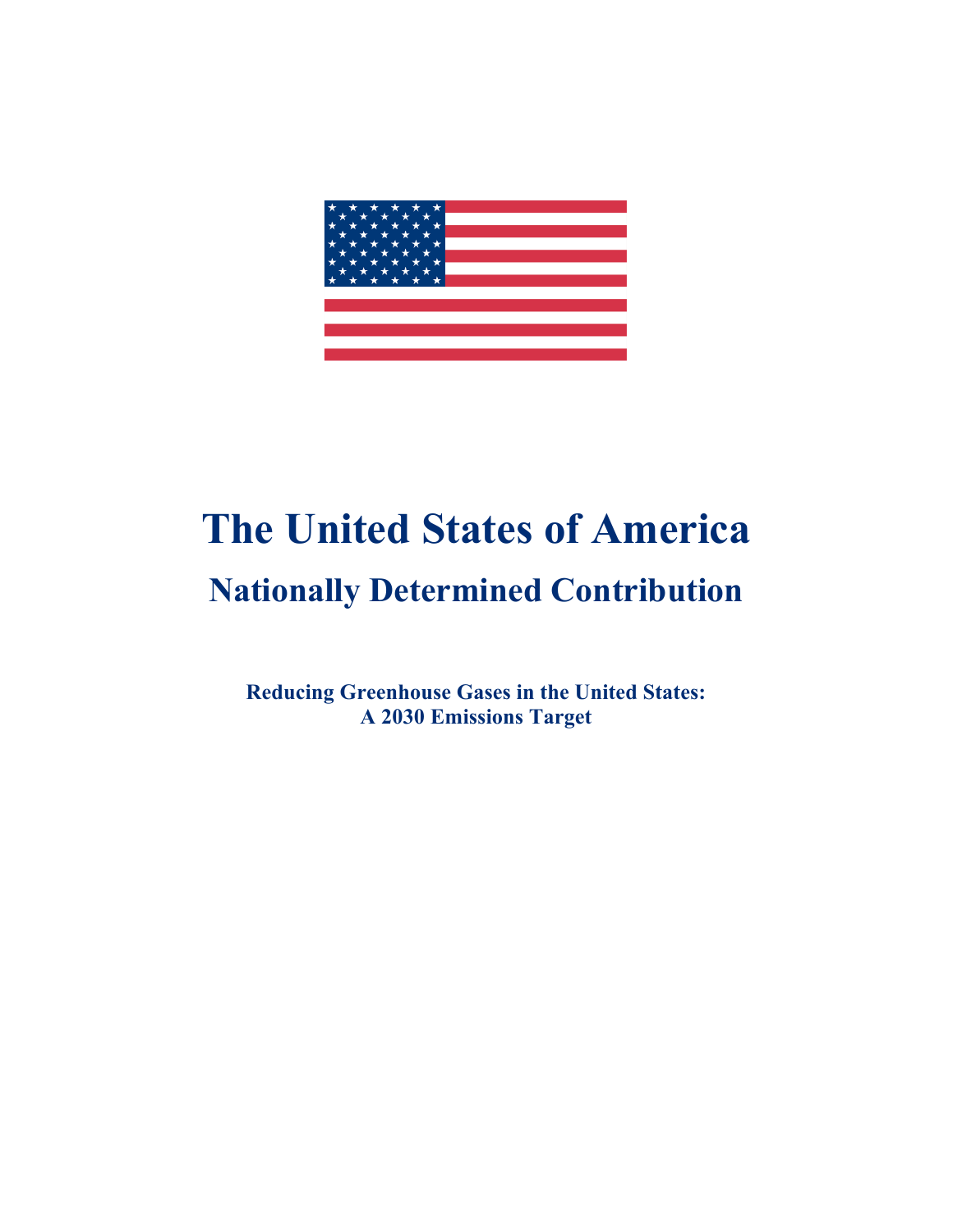#### **The United States' Nationally Determined Contribution Reducing Greenhouse Gases in the United States: A 2030 Emissions Target**

**\_\_\_\_\_\_\_\_\_\_\_\_\_\_\_\_\_\_\_\_\_\_\_\_\_\_\_\_\_\_\_\_\_\_\_\_\_\_\_\_\_\_\_\_\_\_\_\_\_\_\_\_\_\_\_\_\_\_\_\_\_\_\_\_\_\_**

#### **INTRODUCTION**

This submission communicates the United States' nationally determined contribution (NDC) in line with Article 4 of the Paris Agreement. The Paris Agreement establishes a goal of holding the increase in the global average temperature to well below  $2^{\circ}$  C above pre-industrial levels and pursuing efforts to limit the temperature to  $1.5^{\circ}$  C.

Climate change is an existential threat and demands bold action. Solutions exist today to reduce emissions rapidly while supporting economic growth and improving quality of life. Addressing the climate crisis requires scaling the many solutions we already have, while investing in innovation to improve and broaden the set of solutions, enabling multiple pathways to reach global net zero emissions.

After a careful process involving analysis and consultation across the United States federal government and with leaders in state, local, and tribal governments, **the United States is setting an economy-wide target of reducing its net greenhouse gas emissions by 50-52 percent below 2005 levels in 2030.** The National Climate Advisor developed this NDC in consultation with the Special Presidential Envoy for Climate, and it was approved by President Joseph R. Biden Jr..



*United States Historic Emissions and Projected Emissions Under 2030 Target*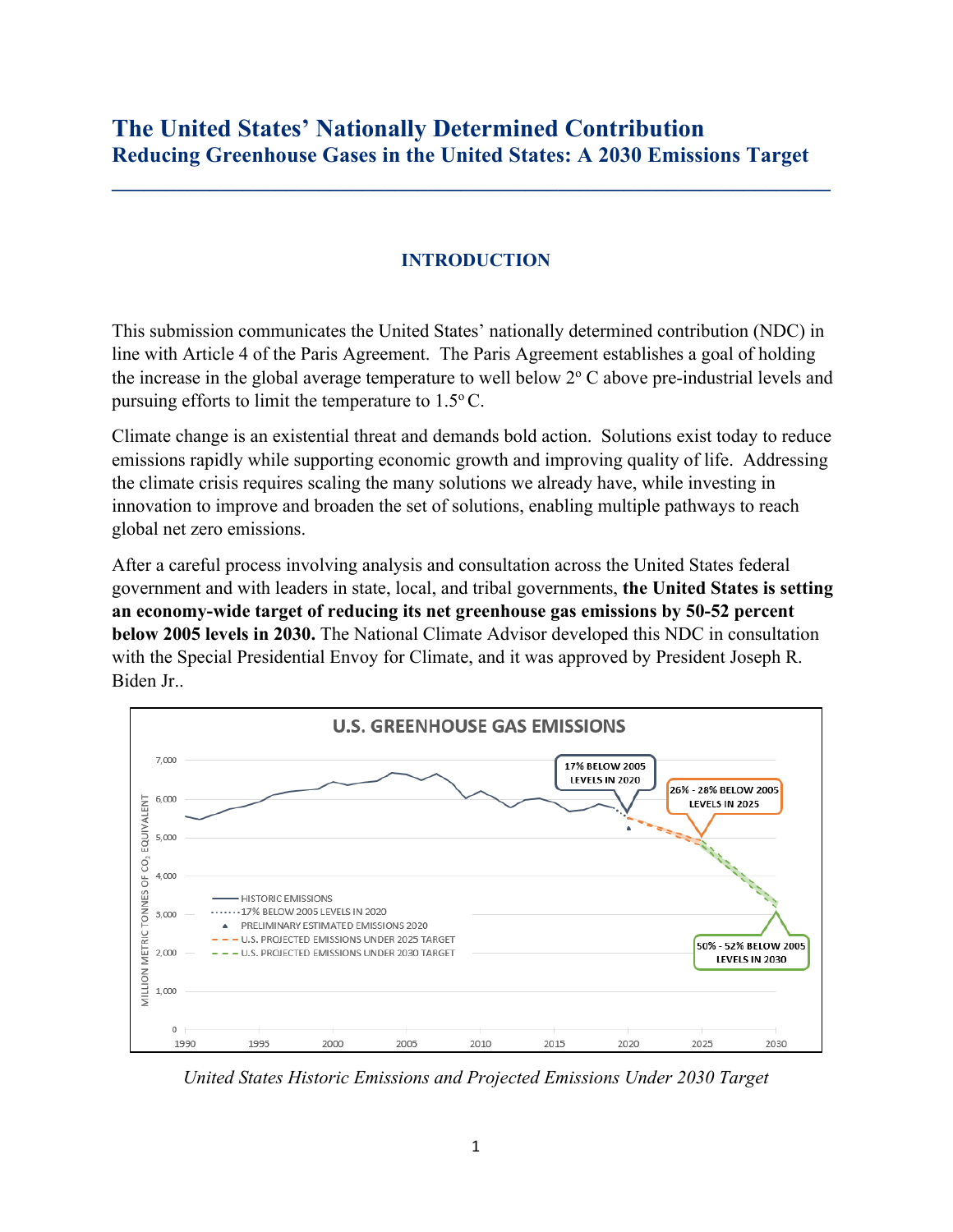Deploying zero-carbon solutions in the United States will create good jobs and improve the health of our families and communities. Local air pollution reductions that come along with reaching this goal will avoid tens of thousands of premature deaths by 2030. The United States is committed to standing with the workers and communities too often left behind — people and places that have suffered as a result of economic and energy shifts – and creating well-paid employment in the low carbon economy. The United States reaffirms its commitment to the creation of decent work and quality jobs as an integral part of its efforts to combat climate change. The United States will work to ensure that our firms and workers are not put at an unfair competitive disadvantage and cooperate with allies and partners that are committed to fighting climate change. As appropriate, and consistent with domestic approaches to reduce United States greenhouse gas emissions, this includes consideration of carbon border adjustments in relation to carbon-intensive goods.

Furthermore, acknowledging that the worst impacts of climate change have hit historically disadvantaged communities hardest, the United States is committed to environmental justice and to prioritizing investment that benefits these communities. In addition, American innovation will increase the diversity of available and accessible low-cost low-carbon technologies to eliminate greenhouse gas emissions. The United States also notes the importance of natural climate solutions, terrestrial and marine, in climate ambition and resilience. It further recognizes the role of the broader suite of ocean-based climate solutions, including scaling-up offshore renewable energy and reducing emissions from shipping and ports, in increasing climate ambition and creating jobs.

There are multiple paths to reach this goal, and the United States federal and subnational governments have many tools available to work with civil society and the private sector, mobilizing investment to meet these goals while supporting a strong economy. The solutions are affordable, and the cost of inaction far outweighs the cost of action in economic and humanitarian terms.

Based on preliminary estimates, the United States is expected to have met and surpassed its 2020 target of net economy-wide emissions reductions in the range of 17 percent below 2005 levels and is broadly on track to achieve 26-28 percent emissions reductions below 2005 levels in 2025. The 2030 target represents increased ambition made possible in part through advances in technology and resulting market responses.

A whole-of-government approach on climate action at the federal level will play an important role in achieving our target in 2030, building upon and benefiting from a long history of leadership on climate ambition and innovation from state, local, and tribal governments. Strong and predictable policy frameworks support private investment in innovation and deployment of carbon pollution-free technology and infrastructure, spurring markets that drive continued progress. All levels of government and the private sector will partner to drive and implement this NDC and create a more equitable, resilient, zero carbon future for the American people.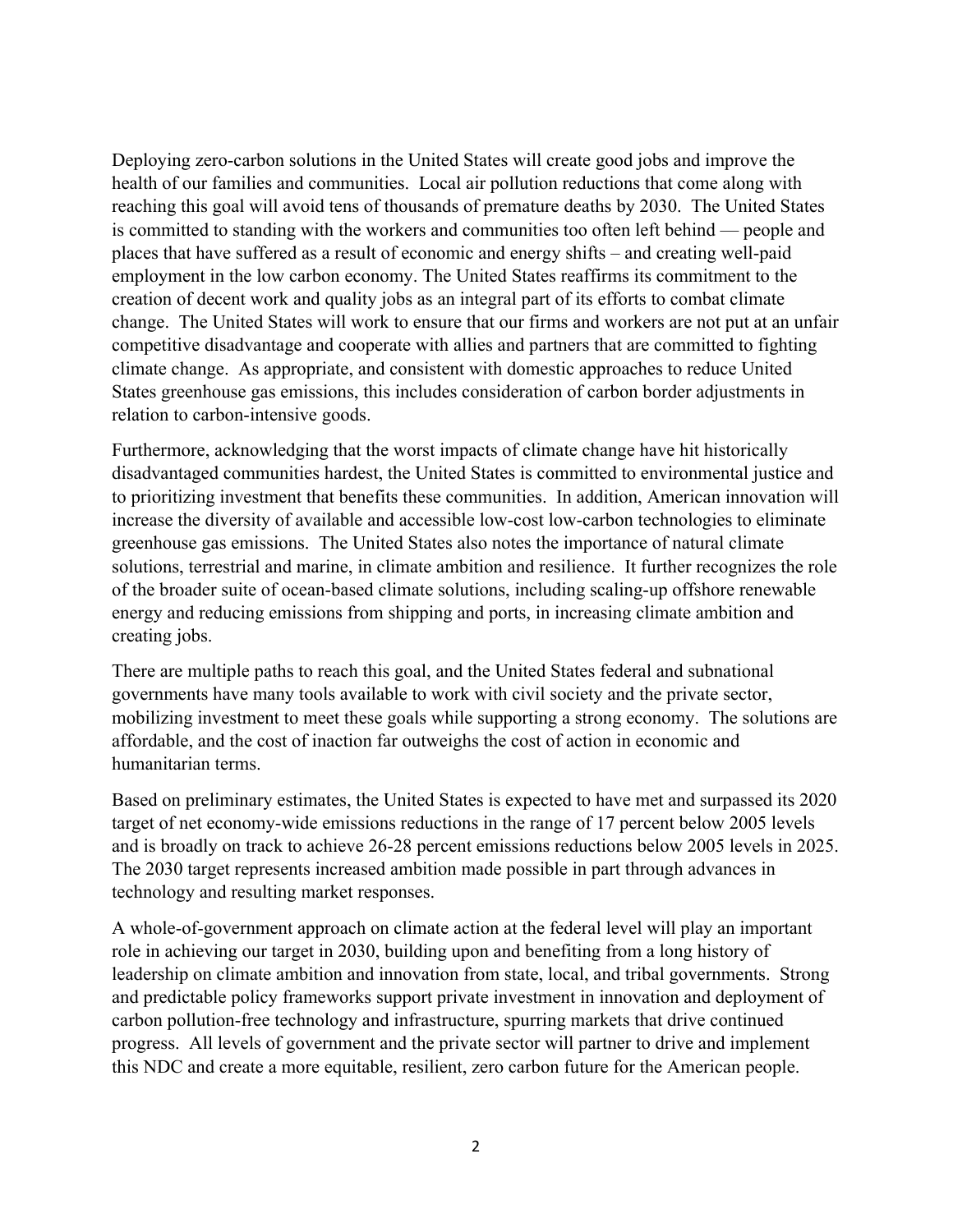The National Climate Advisor and the White House Office of Domestic Climate Policy, in consultation with relevant departments and agencies across the federal government, conducted a detailed analysis to underpin this 2030 target, reviewing a range of pathways for each sector of the economy that produces  $CO<sub>2</sub>$  and non- $CO<sub>2</sub>$  greenhouse gases: electricity, transportation, buildings, industry, and the land sector. Technology availability, current costs and available savings, and future cost reductions were considered, as well as the role of enabling infrastructure. Standards, incentives, programs, and support for innovation were all weighed in the analysis.

In addition to the techno-economic analysis, the National Climate Advisor and the White House Office of Domestic Climate Policy ran an interagency process across the federal government and consulted a range of other stakeholders, including groups representing: tens of millions of advocates and activists including environmental justice leaders; the unions that collectively bargain for millions of Americans who have built our country and work to keep it running; thousands of scientists; hundreds of governmental leaders including governors, mayors, and tribal leaders; hundreds of businesses; hundreds of schools and institutions of higher education; as well as many specialized researchers focused on questions of pollution reduction.

#### *Sector-by-sector Pathways to 2030*

In developing the NDC, the United States considered sector-by-sector emissions reduction pathways. Each policy considered for reducing emissions is also an opportunity to improve equity and support good jobs in the United States.

The United States will decarbonize the energy sector, including by cutting energy waste; shifting to carbon pollution-free electricity; electrifying and driving efficiency in vehicles, buildings, and parts of industry; and scaling up new energy sources and carriers such as carbon-free hydrogen. Actions to be pursued include, for example:

• **Electricity:** The United States has set a goal to reach 100 percent carbon pollution-free electricity by 2035, which could be achieved through multiple cost-effective technology and investment pathways, each resulting in meaningful emissions reductions in this decade. Eliminating greenhouse gases from the electricity sector will also reduce air and water pollution, improving public health while supporting good jobs building modern infrastructure. Policies that contribute to emissions reduction pathways consistent with the NDC include incentives and standards to reduce pollution. The federal government will work with state, local, and tribal governments to support the rapid deployment of carbon pollution-free electricity generating resources, transmission, and energy storage and leverage the carbon pollution-free energy potential of power plants retrofitted with carbon capture and existing nuclear, while ensuring those facilities meet robust and rigorous standards for worker, public, environmental safety and environmental justice. The United States will also support research, development, demonstration, commercialization, and deployment of software and hardware to support a carbon pollution-free, resilient, reliable, and affordable electricity system.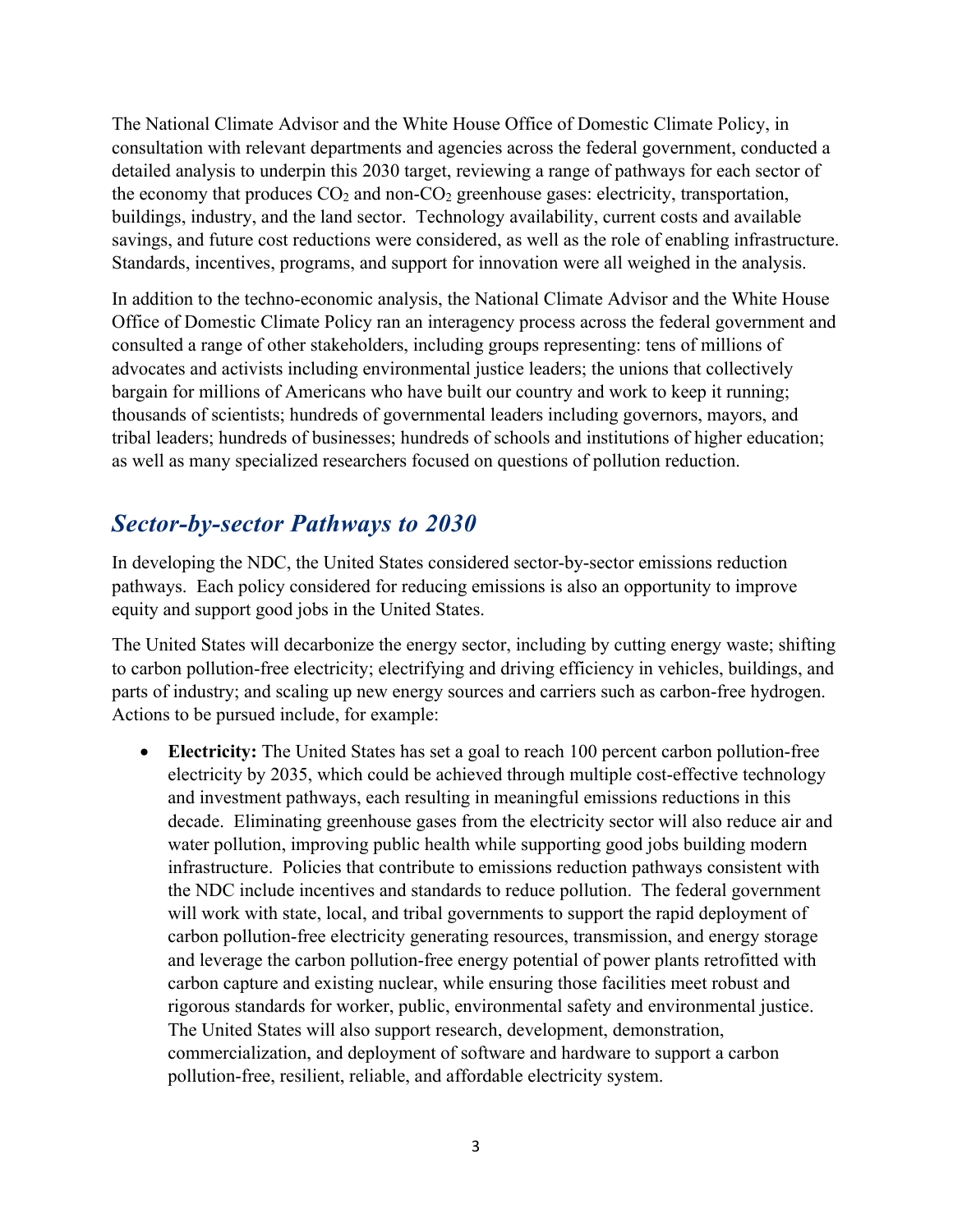- **Transportation:** The largest sources of emissions from transportation are light-duty vehicles like SUVs, pickup trucks, and cars, followed by heavy trucks, aircraft, rail, and ships. These transportation modes are highly dependent on fossil fuels, with more than 90 percent of transportation energy use coming from petroleum. Transportation provides essential access to services and economic opportunities, but has historically contributed to racial and environmental inequities in the United States. There are many opportunities to reduce greenhouse gas emissions from transportation while also saving money for households, improving environmental quality and health in communities, and providing more choices for moving people and goods. Policies that can contribute to emissions reduction pathways consistent with the NDC include: tailpipe emissions and efficiency standards; incentives for zero emission personal vehicles; funding for charging infrastructure to support multi-unit dwellings, public charging, and long-distance travel; and research, development, demonstration, and deployment efforts to support advances in very low carbon new-generation renewable fuels for applications like aviation, and other cutting-edge transportation technologies across modes. Investment in a wider array of transportation infrastructure will also make more choices available to travelers, including transit, rail, biking, and pedestrian improvements to reduce the need for vehicle miles traveled. While the emissions pathways analyzed focus on domestic emissions reduction, the United States is also exploring ways to support decarbonization of international maritime and aviation energy use through domestic action as well as through the International Maritime Organization (IMO) and International Civil Aviation Organization (ICAO).
- **Buildings:** Building sector emissions come from electricity use, as well as fossil fuels burned on site for heating air and water and for cooking. There are many options to avoid these emissions while reducing energy cost burden for families and improving health and resilience in communities. The emissions reduction pathways for buildings consider ongoing government support for energy efficiency and efficient electric heating and cooking in buildings via funding for retrofit programs, wider use of heat pumps and induction stoves, and adoption of modern energy codes for new buildings. The United States will also invest in new technologies to reduce emissions associated with construction, including for high-performance electrified buildings.
- **Industry:** Emissions in the heavy industry sector come from energy use, including onsite fuel burning as well as electricity, and direct emissions resulting from industrial processes. The United States government will support research, development, demonstration, commercialization, and deployment of very low- and zero-carbon industrial processes and products. For example, the United States will incentivize carbon capture as well as new sources of hydrogen – produced from renewable energy, nuclear energy, or waste – to power industrial facilities. In addition, the United States government will use its procurement power to support early markets for these very lowand zero-carbon industrial goods.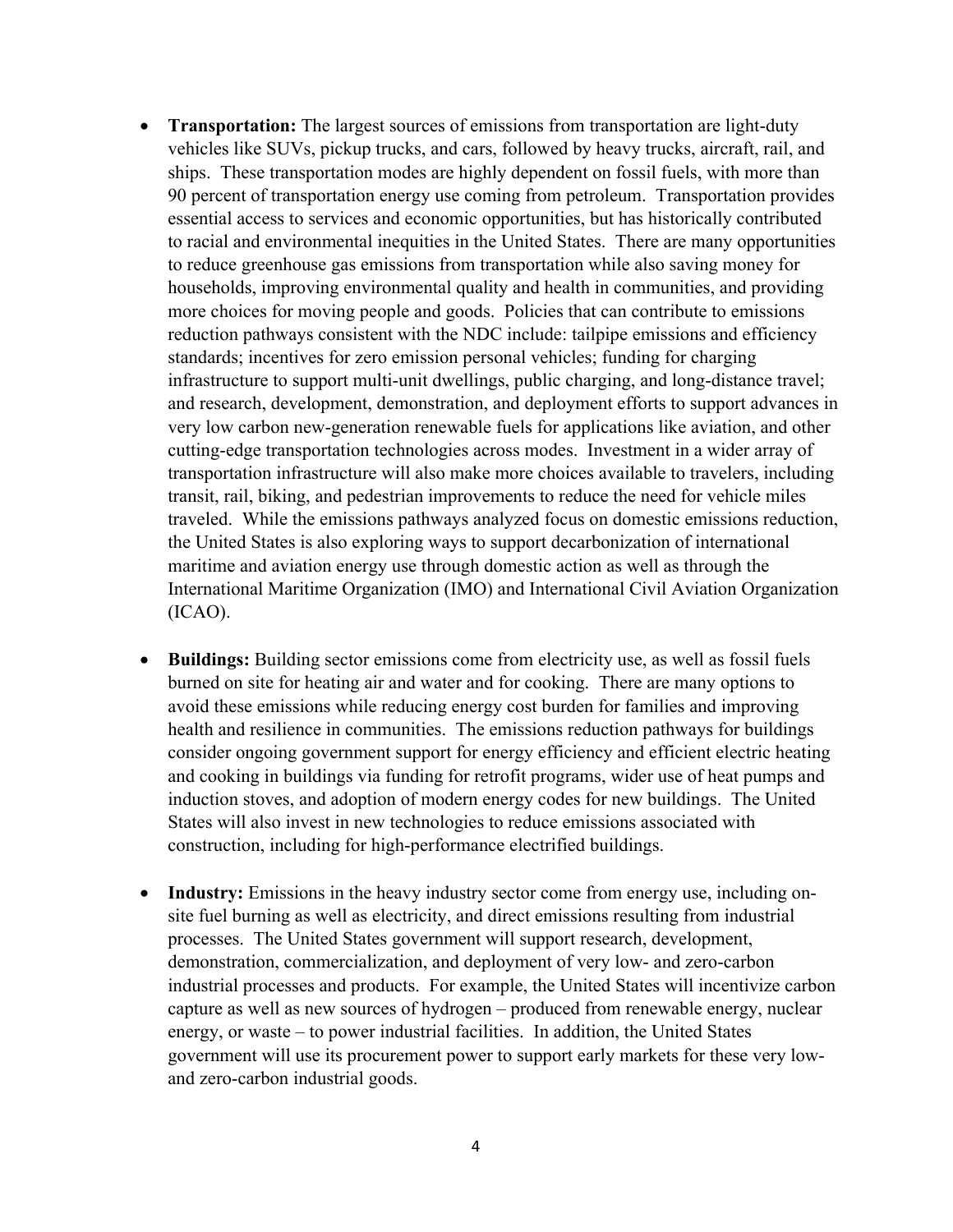Beyond the energy sector, the United States will also reduce emissions from forests and agriculture and enhance carbon sinks through a range of programs and measures for ecosystems ranging from our forests and agricultural soils to our rivers and coasts. Actions to be pursued include, for example:

• **Agriculture and lands:** America's vast lands provide opportunities to both reduce emissions, and sequester more carbon dioxide. The United States will support scaling of climate smart agricultural practices (including, for example, cover crops), reforestation, rotational grazing, and nutrient management practices. In addition, federal and state governments will invest in forest protection and forest management, and engage in intensive efforts to reduce the scope and intensity of catastrophic wildfires, and to restore fire-damaged forest lands. Alongside these efforts, the United States will support naturebased coastal resilience projects including pre-disaster planning as well as efforts to increase sequestration in waterways and oceans by pursuing "blue carbon."

The United States also recognizes the crucial importance of reducing non- $CO<sub>2</sub>$  greenhouse gases, including methane, hydrofluorocarbons and other potent short-lived climate pollutants. Actions to be pursued include, for example:

• **Non-CO<sub>2</sub>** Greenhouse Gas Emissions: The United States will implement the American Innovation and Manufacturing (AIM) Act to phase down the use of hydrofluorocarbons. To address methane, the United States will update standards and invest in plugging leaks from wells and mines and across the natural gas distribution infrastructure. In addition, it will offer programs and incentives to improve agricultural productivity through practices and technologies that also reduce agricultural methane and  $N_2O$  emissions, such as improved manure management and improved cropland nutrient management.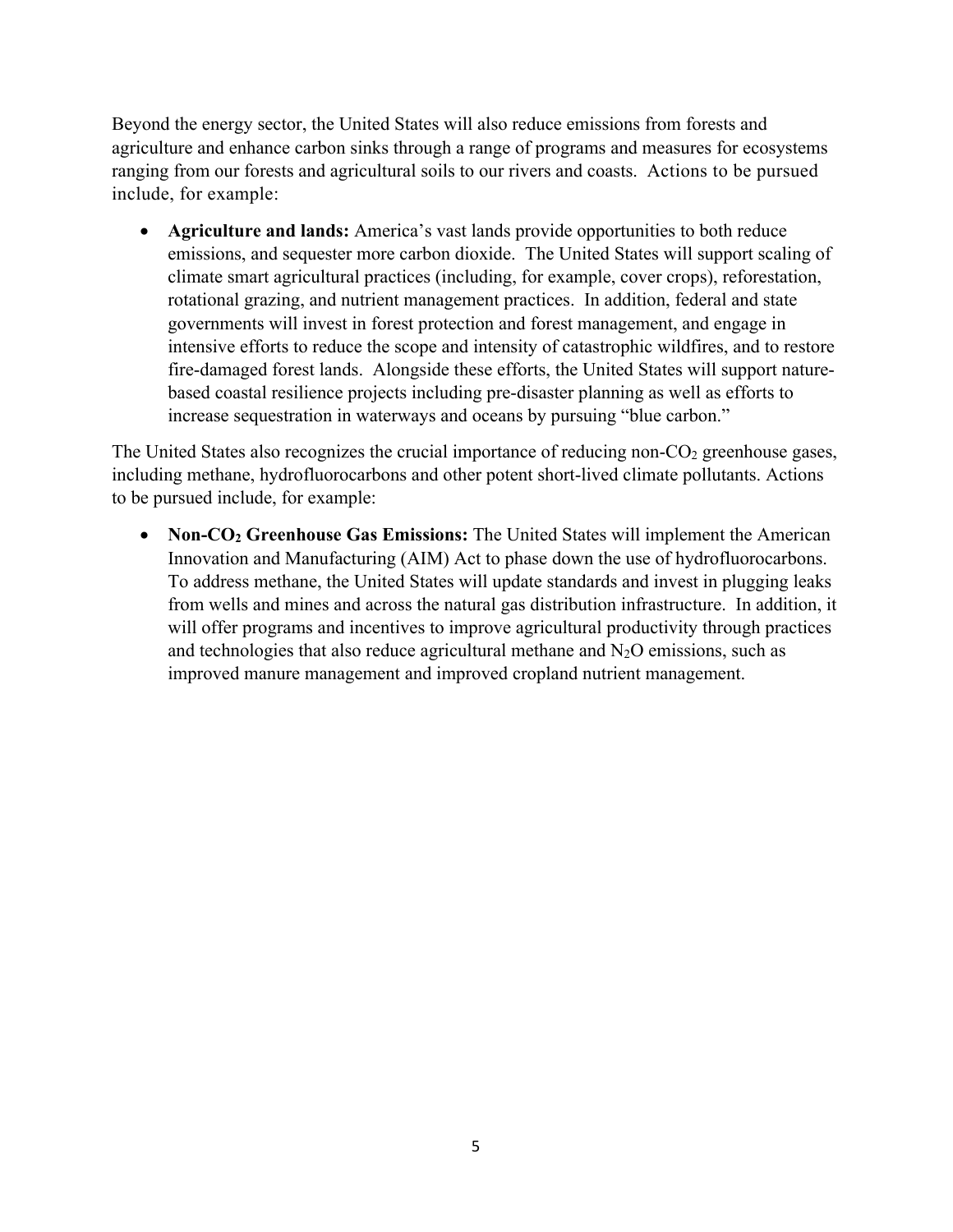#### **NATIONALLY DETERMINED CONTRIBUTION**

#### **The nationally determined contribution of the United States of America is:**

To achieve an economy-wide target of reducing its net greenhouse gas emissions by 50-52 percent below 2005 levels in 2030.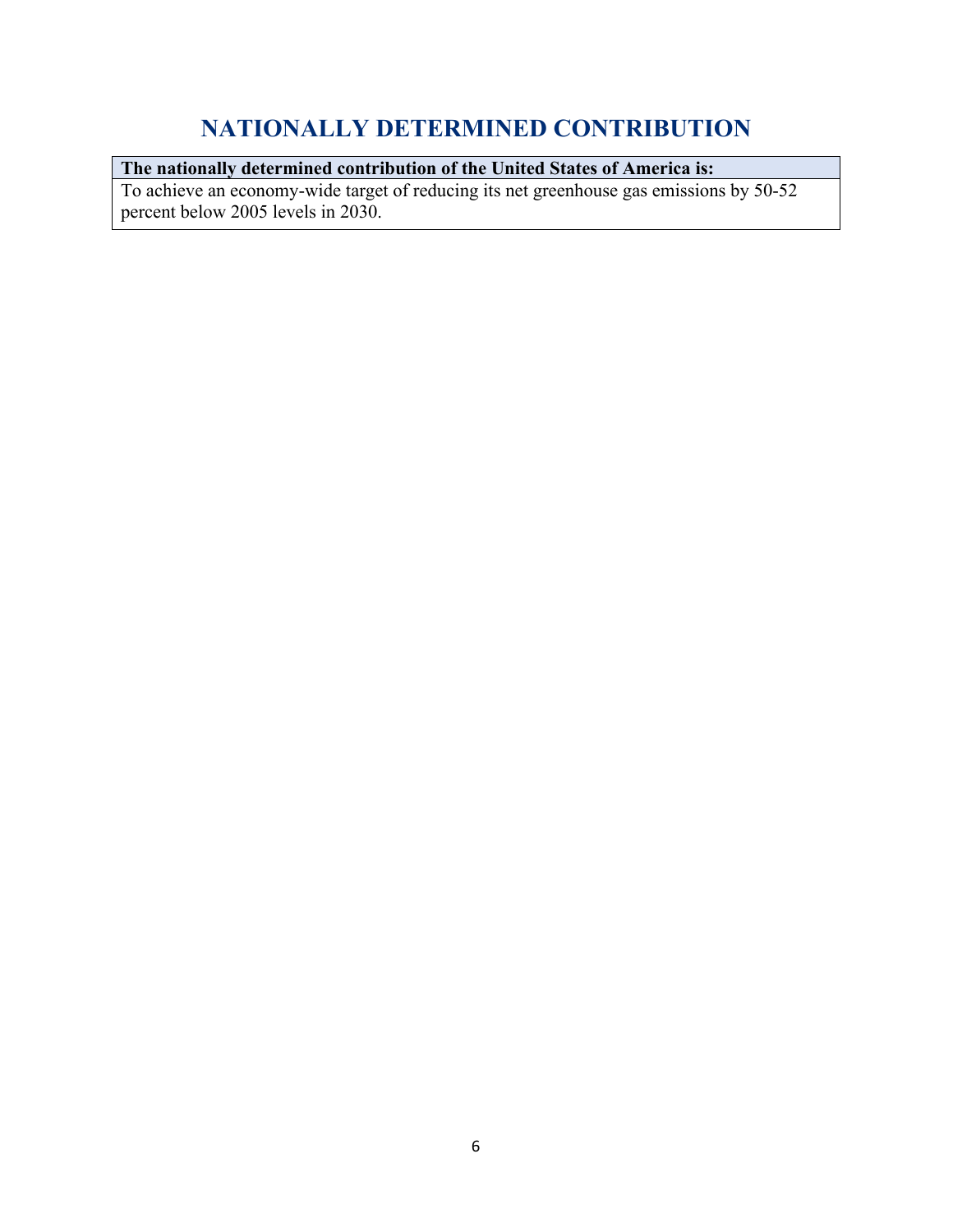### **INFORMATION FOR CLARITY, TRANSPARENCY, AND UNDERSTANDING**

Recalling Article 4.8 of the Paris Agreement, as well as decision 4/CMA1 and its Annex 1, the United States provides the following descriptive and contextual information to enhance the clarity, transparency, and understanding of the United States' NDC.

| Information to facilitate clarity, transparency and understanding of the United States nationally determined contribution |                                                                                                                                                                                                                                                                                     |                                                                                                                                                                                                                                                                                                                                                                                   |  |
|---------------------------------------------------------------------------------------------------------------------------|-------------------------------------------------------------------------------------------------------------------------------------------------------------------------------------------------------------------------------------------------------------------------------------|-----------------------------------------------------------------------------------------------------------------------------------------------------------------------------------------------------------------------------------------------------------------------------------------------------------------------------------------------------------------------------------|--|
|                                                                                                                           | 1. Quantifiable information on the reference point (including, as appropriate, a base year):                                                                                                                                                                                        |                                                                                                                                                                                                                                                                                                                                                                                   |  |
| a                                                                                                                         | Reference year(s), base year(s),<br>reference $period(s)$ or other<br>starting $point(s)$ ;                                                                                                                                                                                         | 2005                                                                                                                                                                                                                                                                                                                                                                              |  |
| $\mathbf b$<br>$\mathbf{C}$                                                                                               | Quantifiable information on the<br>reference indicators, their<br>values in the reference year(s),<br>base year(s), reference period(s)<br>or other starting point(s), and,<br>as applicable, in the target year;<br>For strategies, plans and actions<br>referred to in Article 4, | United States net emissions in 2005, as published in the Inventory of U.S. Greenhouse<br>Gas Emissions and Sinks ("Inventory") on an annual basis.<br>At the time of submission, this value is reported as $6635$ million tonnes CO <sub>2</sub> e in the<br>Inventory submitted April 15 2021. This value may be adjusted in the future as<br>described below in $1(f)$ .<br>n/a |  |
|                                                                                                                           | paragraph 6, of the Paris<br>Agreement, or polices and<br>measures as components of<br>nationally determined<br>contributions where paragraph<br>1(b) above is not applicable,<br>Parties to provide other relevant<br>information;                                                 |                                                                                                                                                                                                                                                                                                                                                                                   |  |
| d                                                                                                                         | Target relative to the reference<br>indicator, expressed<br>numerically, for example in                                                                                                                                                                                             | A 50-52 percent reduction below 2005 net emissions levels                                                                                                                                                                                                                                                                                                                         |  |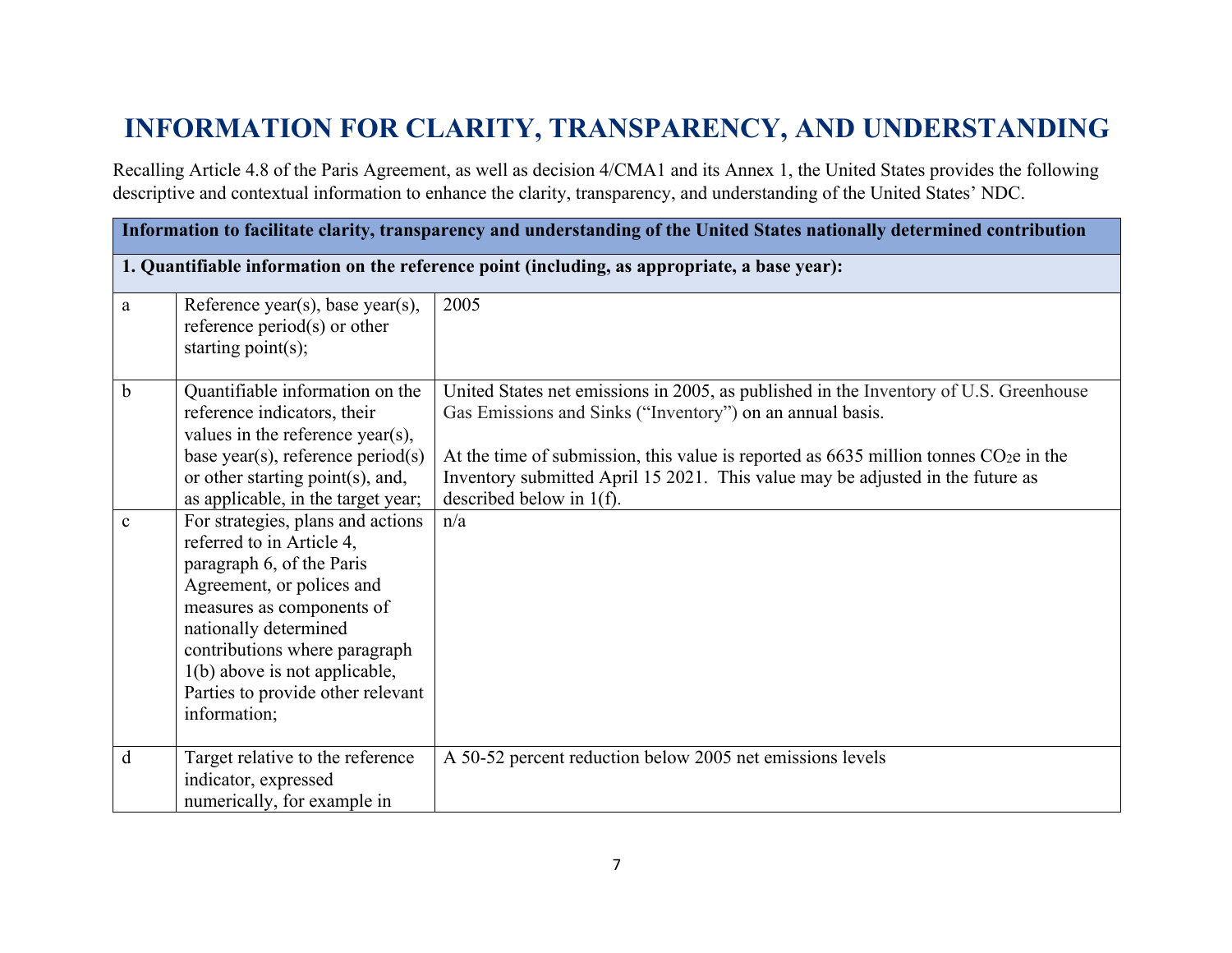|             | percentage or amount of<br>reduction;                                                                             |                                                                                                                                                                                                                                                                                                                                                                                                                                                                                                                                                                                                                                 |
|-------------|-------------------------------------------------------------------------------------------------------------------|---------------------------------------------------------------------------------------------------------------------------------------------------------------------------------------------------------------------------------------------------------------------------------------------------------------------------------------------------------------------------------------------------------------------------------------------------------------------------------------------------------------------------------------------------------------------------------------------------------------------------------|
| e           | Information on sources of data<br>used in quantifying the<br>reference point(s);                                  | Information sources of data on greenhouse gas emissions and removals as reported in the<br>Inventory on an annual basis.<br>At the time of submission, Annex 6.4 of the Inventory submitted on April 15, 2021,<br>linked <u>here</u> , contains a full list of sources of data for the Inventory.                                                                                                                                                                                                                                                                                                                               |
| $\mathbf f$ | Information on the<br>circumstances under which the<br>Party may update the values of<br>the reference indicators | Consistent with IPCC good practice guidance, and paragraph 28 of Decision 18/CMA1<br>Annex 1, the United States is committed to improving the quality of its inventory and<br>will perform recalculations to the inventory time series as needed to reflect the latest data<br>and to maintain methodological consistency over time. The carbon dioxide equivalent<br>mass of net greenhouse gas emissions used as a basis in tracking progress towards the<br>NDC target will be the 2005 net emissions reported in the most recent Inventory at the<br>time of submission of the relevant biennial transparency report (BTR). |
|             | 2. Time frames and/or periods for implementation:                                                                 |                                                                                                                                                                                                                                                                                                                                                                                                                                                                                                                                                                                                                                 |
| a           | Time frame and/or period for<br>implementation, including start<br>and end date;                                  | 2030 <sup>1</sup>                                                                                                                                                                                                                                                                                                                                                                                                                                                                                                                                                                                                               |
| b           | Whether it is a single-year or<br>multi-year target, as applicable.                                               | Single-year target                                                                                                                                                                                                                                                                                                                                                                                                                                                                                                                                                                                                              |
|             | 3. Scope and coverage:                                                                                            |                                                                                                                                                                                                                                                                                                                                                                                                                                                                                                                                                                                                                                 |
| a           | General description of the<br>target;                                                                             | Economy-wide target of reducing net greenhouse gas emissions by 50-52 percent below<br>2005 levels in 2030                                                                                                                                                                                                                                                                                                                                                                                                                                                                                                                      |

 $1$  As described in Section 5, progress towards the implementation and of the NDC will be tracked using annual net GHG emissions for 2021 through 2030, compared with net greenhouse gas emissions for 2005. The achievement of the NDC will be assessed by comparing net greenhouse gas emissions for 2030 with net greenhouse gas emissions for 2005.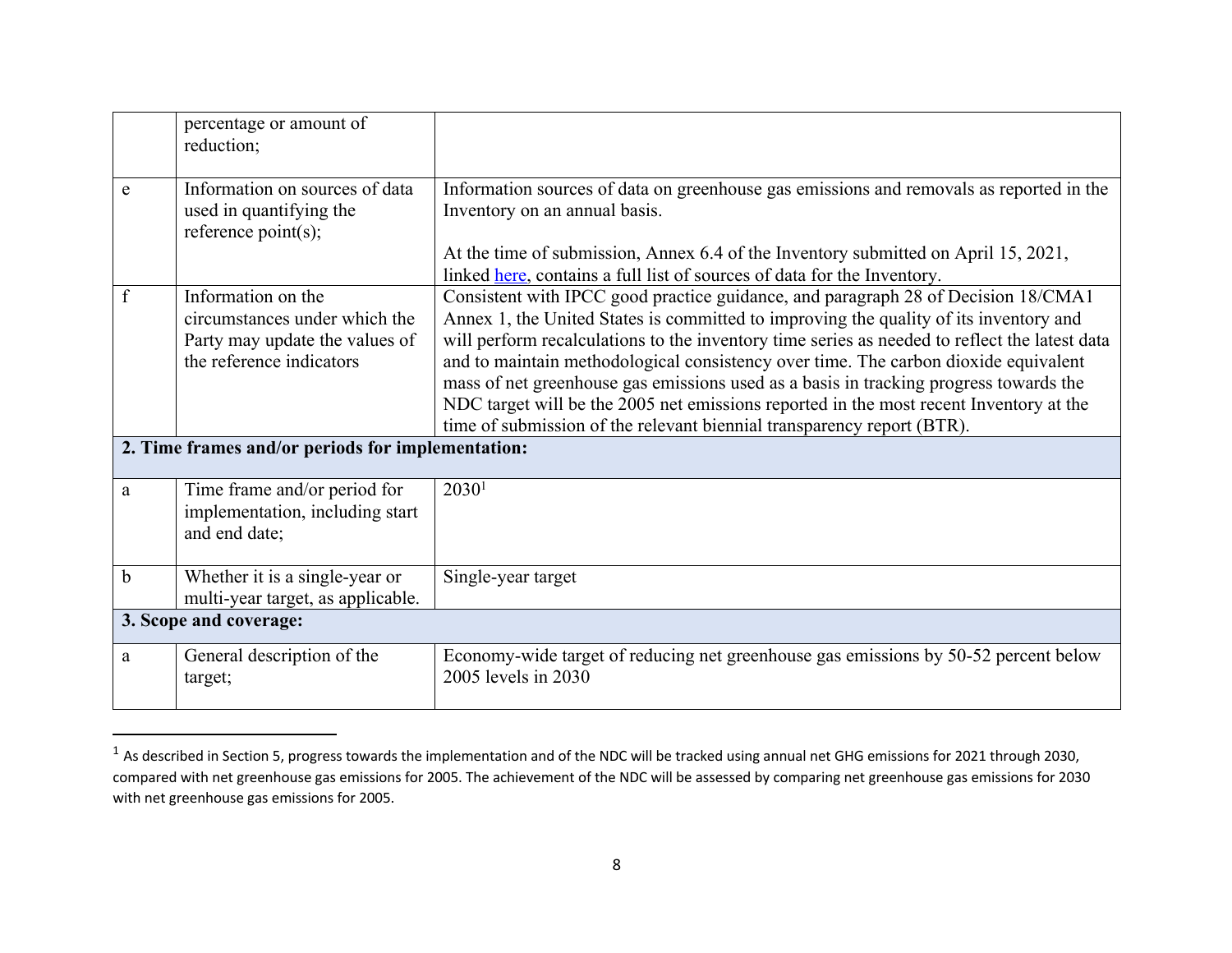| $\mathbf b$  | Sectors, gases, categories and<br>pools covered by the nationally<br>determined contribution,<br>including, as applicable,<br>consistent with<br>Intergovernmental Panel on<br>Climate Change (IPCC)<br>guidelines;                                                       | The NDC is economy-wide. It reflects all anthropogenic emissions and removals as<br>reported in the Inventory, and specifically:<br>All sectors, as defined by the IPCC 2006 guidelines;<br>All greenhouse gases included in the IPCC 2006 guidelines;<br>All categories, as included in the IPCC 2006 guidelines, occurring in the United<br>States;<br>All carbon pools, as included in Volume 5 of the IPCC 2006 guidelines. |
|--------------|---------------------------------------------------------------------------------------------------------------------------------------------------------------------------------------------------------------------------------------------------------------------------|---------------------------------------------------------------------------------------------------------------------------------------------------------------------------------------------------------------------------------------------------------------------------------------------------------------------------------------------------------------------------------------------------------------------------------|
| $\mathbf c$  | How the Party has taken into<br>consideration paragraph $31(c)$<br>and (d) of decision $1/CP.21$ ;                                                                                                                                                                        | The United States has included all categories of anthropogenic emissions or removals in<br>its NDC. No source, sink, or activity that was included in the previous version of the<br>NDC has been excluded.                                                                                                                                                                                                                     |
| $\mathbf d$  | Mitigation co-benefits resulting<br>from Parties' adaptation efforts<br>and/or economic diversification<br>plans, including description of<br>specific projects, measures and<br>or initiatives of Parties<br>adaptation actions and/or<br>economic diversification plans | n/a                                                                                                                                                                                                                                                                                                                                                                                                                             |
|              | 4. Planning processes:                                                                                                                                                                                                                                                    |                                                                                                                                                                                                                                                                                                                                                                                                                                 |
| $\mathbf{a}$ | Information on the planning processes that the Party undertook to prepare its nationally determined contribution and, if<br>available, on the Party's implementation plans including, as appropriate:                                                                     |                                                                                                                                                                                                                                                                                                                                                                                                                                 |
| a(i)         | Domestic institutional<br>arrangements, public<br>participation and engagement<br>with local communities and<br>indigenous peoples, in a<br>gender-responsive manner;                                                                                                     | Executive Order 14008, dated January 27, 2021, specified that the United States would<br>immediately begin the process of developing its NDC under the Paris Agreement and<br>that the process would include analysis and input from relevant executive departments<br>and agencies, as well as appropriate outreach to domestic stakeholders.                                                                                  |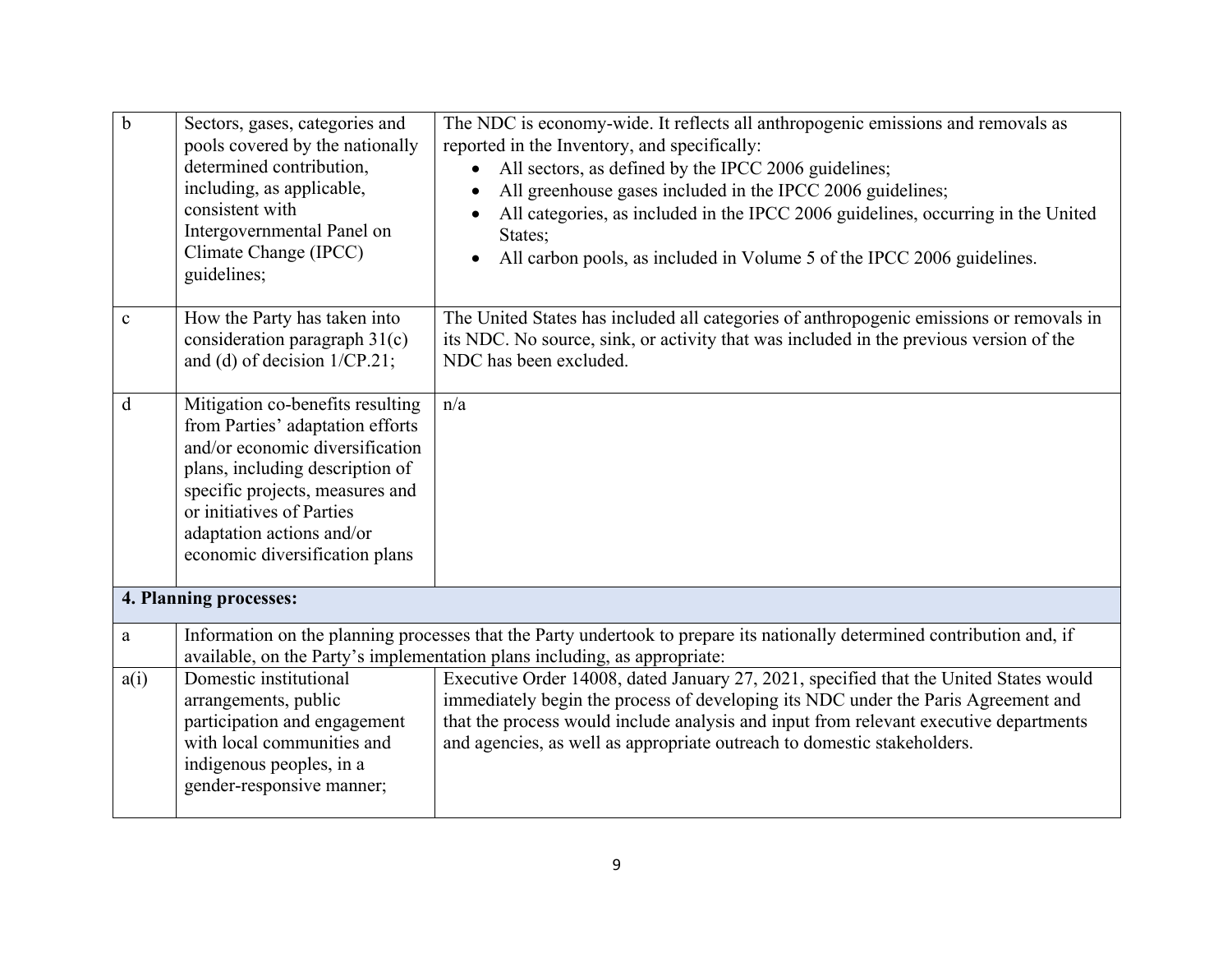|  | The National Climate Task Force <sup>2</sup> conducted a whole-of-government process to develop                                                                                                                                |
|--|--------------------------------------------------------------------------------------------------------------------------------------------------------------------------------------------------------------------------------|
|  | this nationally determined contribution. The process included a bottom-up analysis of                                                                                                                                          |
|  | existing and potential policies and measures at the federal level, accounting for capital                                                                                                                                      |
|  | stock turnover, technology trends, infrastructure needs, and continued subnational                                                                                                                                             |
|  | policies and measures. The analysis considered multiple pathways across all sources of                                                                                                                                         |
|  | greenhouse gas emissions:                                                                                                                                                                                                      |
|  | The energy sector including electricity, transportation, buildings, and industry;                                                                                                                                              |
|  | Land sector $CO2$ including forests and soil carbon, as well as other opportunities<br>for emissions reductions, such as ocean-based solutions; and,                                                                           |
|  | Non-CO <sub>2</sub> greenhouse gases including hydrofluorocarbons, methane and $N_2O$ , as                                                                                                                                     |
|  | well as other opportunities for reducing black carbon emissions.                                                                                                                                                               |
|  | In addition to the emission reductions included in the Inventory and as part of the NDC,<br>the United States continues to explore opportunities to advance reductions in black<br>carbon emissions and ocean-based emissions. |
|  | In addition to the techno-economic analysis, the National Climate Advisor and the White<br>House Office of Domestic Climate Policy ran an interagency process across the federal                                               |
|  | government and consulted a range of other stakeholders, including groups representing<br>tens of millions of advocates and activists including youth; the unions that collectively                                             |
|  | bargain for millions of Americans who have built our country and work to keep it                                                                                                                                               |
|  | running; thousands of scientists; hundreds of governmental leaders including governors,                                                                                                                                        |
|  | mayors, and tribal leaders; hundreds of businesses; hundreds of schools and institutions                                                                                                                                       |
|  | of higher education; as well as many specialized researchers focused on questions of                                                                                                                                           |
|  | pollution reduction.                                                                                                                                                                                                           |

 $2$  The National Climate Task Force is comprised of the National Climate Advisor (Chair), Secretary of the Treasury, Secretary of Defense, Attorney General, Secretary of the Interior, Secretary of Agriculture, Secretary of Commerce, Secretary of Education, Secretary of Labor, Secretary of Health and Human Services, Secretary of Housing and Urban Development, Secretary of Transportation, Secretary of Energy, Secretary of Homeland Security, Administrator of General Services, Chair of the Council on Environmental Quality, Administrator of the Environmental Protection Agency, Director of the Office of Management and Budget, Director of the Office of Science and Technology Policy, Assistant to the President for Domestic Policy, Assistant to the President for National Security Affairs, Assistant to the President for Homeland Security and Counterterrorism, and the Assistant to the President for Economic Policy.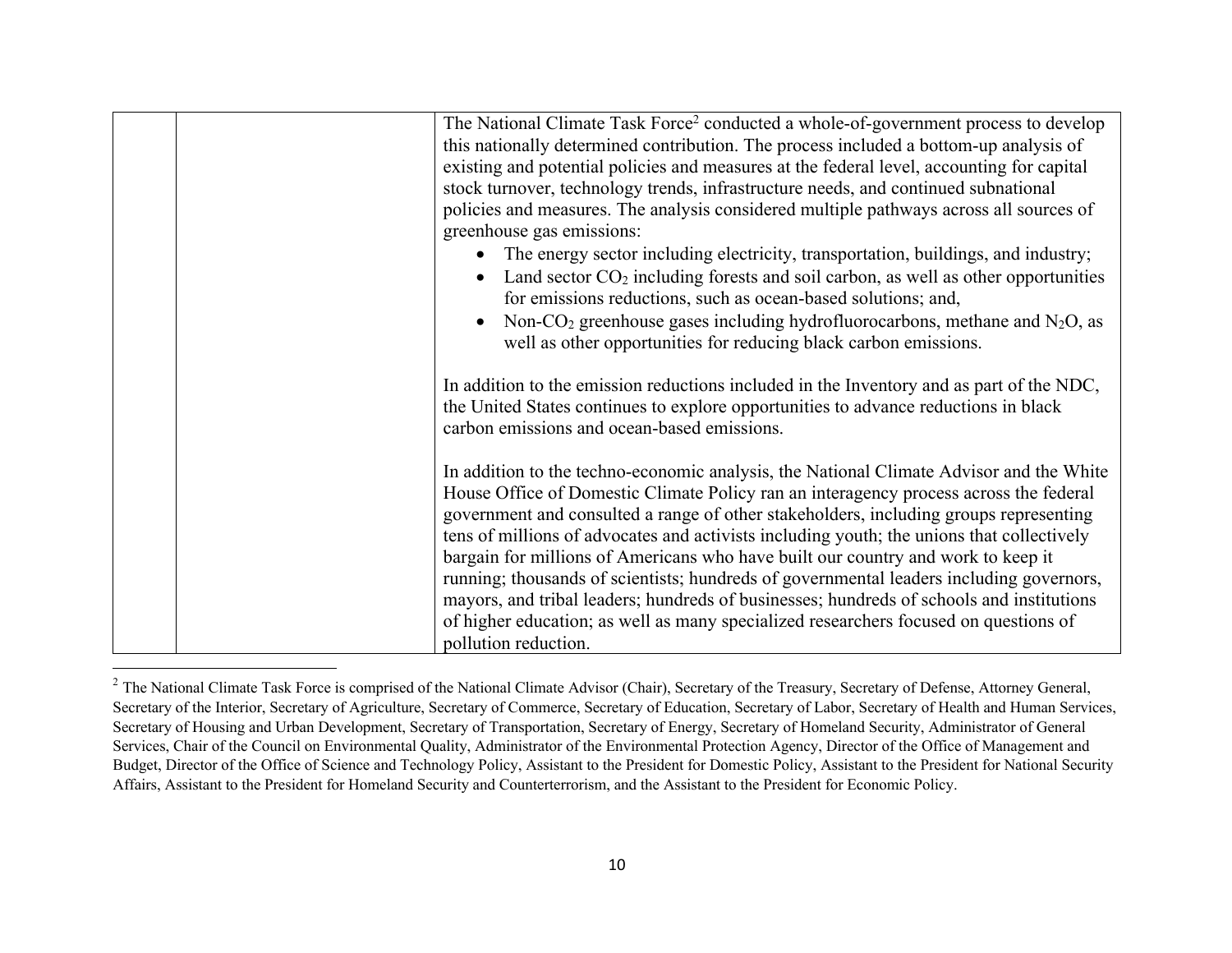| The United States is the largest economy in the world and the third largest country in<br>terms of population and geographic area. The United States is a federal republic of 50<br>states. The Constitution of the United States assigns certain powers to the federal<br>government, with other responsibilities devolved to the states. Local governments are<br>charged with governance responsibilities at the corresponding level of subnational<br>government. Indian tribal governments exercise governmental authority over a broad<br>range of internal and territorial affairs. This shared responsibility for policy in areas such<br>as economic growth, energy development, transportation, land use planning, and natural<br>resource use creates the opportunity for action at multiple levels. The United States<br>federal government is divided into three branches: executive, legislative, and judicial.<br>Each branch of government is assigned specific authorities and plays distinct roles in<br>enacting, implementing, and adjudicating laws and regulations. This same three-branch<br>structure is also replicated at the state level, and often at lower levels of government as<br>well. This structure creates a system of "checks and balances," which shapes the<br>development and implementation of policy. Responsibility for addressing energy,<br>environment, and climate change-related issues within the federal government cuts<br>across each of the three branches within their assigned constitutional roles.<br>The estimated population of the United States as of July 1, 2020 was 329.5 million,<br>making the United States the third most populous country. This represents an increase of<br>over 30% above 1990 levels. From 2019-2020, the United States population grew at a<br>rate of 0.35%. reflecting both net births and net international migration. By 2050 the total<br>population of the United States is expected to reach nearly 400 million people. This<br>estimate reflects United States Census Bureau assumptions that growth rates will decline<br>slightly over the coming decades. The population is not evenly distributed across the<br>country; rather, the distribution of the population is affected by a series |
|---------------------------------------------------------------------------------------------------------------------------------------------------------------------------------------------------------------------------------------------------------------------------------------------------------------------------------------------------------------------------------------------------------------------------------------------------------------------------------------------------------------------------------------------------------------------------------------------------------------------------------------------------------------------------------------------------------------------------------------------------------------------------------------------------------------------------------------------------------------------------------------------------------------------------------------------------------------------------------------------------------------------------------------------------------------------------------------------------------------------------------------------------------------------------------------------------------------------------------------------------------------------------------------------------------------------------------------------------------------------------------------------------------------------------------------------------------------------------------------------------------------------------------------------------------------------------------------------------------------------------------------------------------------------------------------------------------------------------------------------------------------------------------------------------------------------------------------------------------------------------------------------------------------------------------------------------------------------------------------------------------------------------------------------------------------------------------------------------------------------------------------------------------------------------------------------------------------------------------------------------------------------------------------------------|
|                                                                                                                                                                                                                                                                                                                                                                                                                                                                                                                                                                                                                                                                                                                                                                                                                                                                                                                                                                                                                                                                                                                                                                                                                                                                                                                                                                                                                                                                                                                                                                                                                                                                                                                                                                                                                                                                                                                                                                                                                                                                                                                                                                                                                                                                                                   |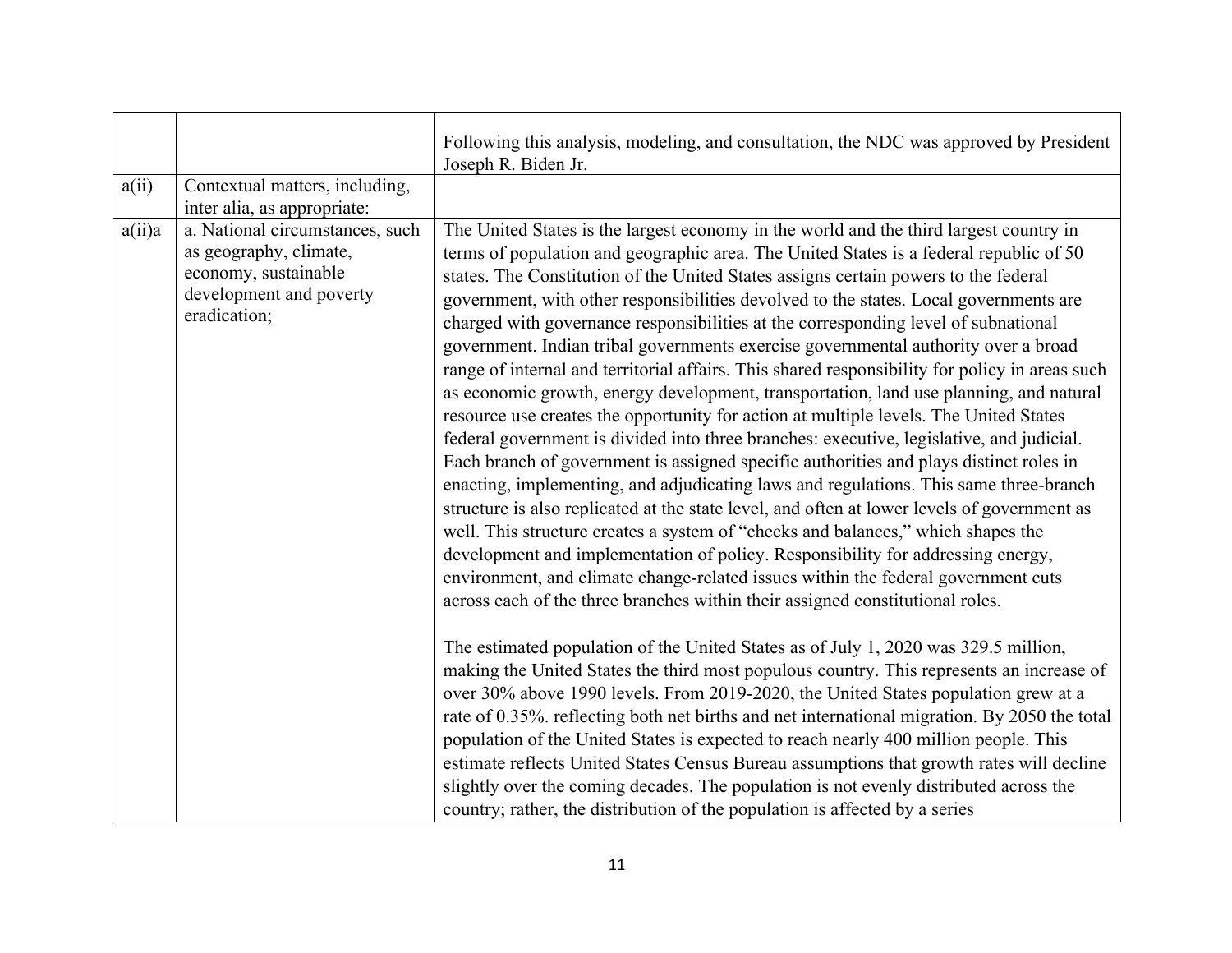|  | of biogeophysical, climactic, social, and economic factors. In the United States, the<br>amount of energy used per unit of economic growth (energy intensity) has declined<br>steadily for many years, while the amount of $CO2$ emissions associated with energy<br>consumption (carbon intensity) has generally declined since 2008.                                                                                                                                                                                                                                                                                                                                                                                                                                                                                                                                                                                                                                                                                                                                         |
|--|--------------------------------------------------------------------------------------------------------------------------------------------------------------------------------------------------------------------------------------------------------------------------------------------------------------------------------------------------------------------------------------------------------------------------------------------------------------------------------------------------------------------------------------------------------------------------------------------------------------------------------------------------------------------------------------------------------------------------------------------------------------------------------------------------------------------------------------------------------------------------------------------------------------------------------------------------------------------------------------------------------------------------------------------------------------------------------|
|  | With a mainland bounded by the Atlantic Ocean to the east, the Pacific Ocean to the<br>west, Canada to the north, and Mexico and the Gulf of Mexico to the south, the United<br>States is a large and diverse country. Its 9,192,000 square kilometers (3,548,112 square<br>miles) are spread across six time zones. Given the size and extent of United States<br>territory, its biogeophysical profile is diverse. Ecosystems range from the<br>Arctic tundras of northern Alaska to the tropical forests of Hawaii and the overseas<br>United States territories. Approximately 60 percent of land in the United States is<br>privately owned. Another 28 percent is owned and managed by the federal government.<br>This area includes protected areas such as national parks, wilderness areas, wildlife<br>refuges, and monuments; national forests; rangelands; and other public lands.<br>Approximately 8 percent of land is owned and managed by state and local governments,<br>and 3 percent is held in trust for Native Americans by the Bureau of Indian Affairs. |
|  | The United States is the world's second-largest producer and consumer of energy. This<br>creates significant opportunities to mitigate greenhouse gas emissions through energy<br>efficiency, electrification of end-uses that currently burn fossil fuels, and carbon-free<br>energy supply. The United States is a leader in clean energy innovation and deployment,<br>with recent increases in investment into research, development, demonstration, and<br>deployment of clean energy, other greenhouse-gas mitigating activities, and technologies<br>to support resilience and adaptation to the changing climate.                                                                                                                                                                                                                                                                                                                                                                                                                                                      |
|  | The evolving energy mix has a direct impact on greenhouse gas emissions, with carbon<br>intensity declining largely as a result of a decrease in the consumption of carbon-<br>intensive fuels, and an increase in lower- or zero-carbon fuels. In 2020, United States<br>renewable generation reached a new record of 761 million megawatt-<br>hours (MWh) – approximately 19 percent of the total United States electricity use. This                                                                                                                                                                                                                                                                                                                                                                                                                                                                                                                                                                                                                                        |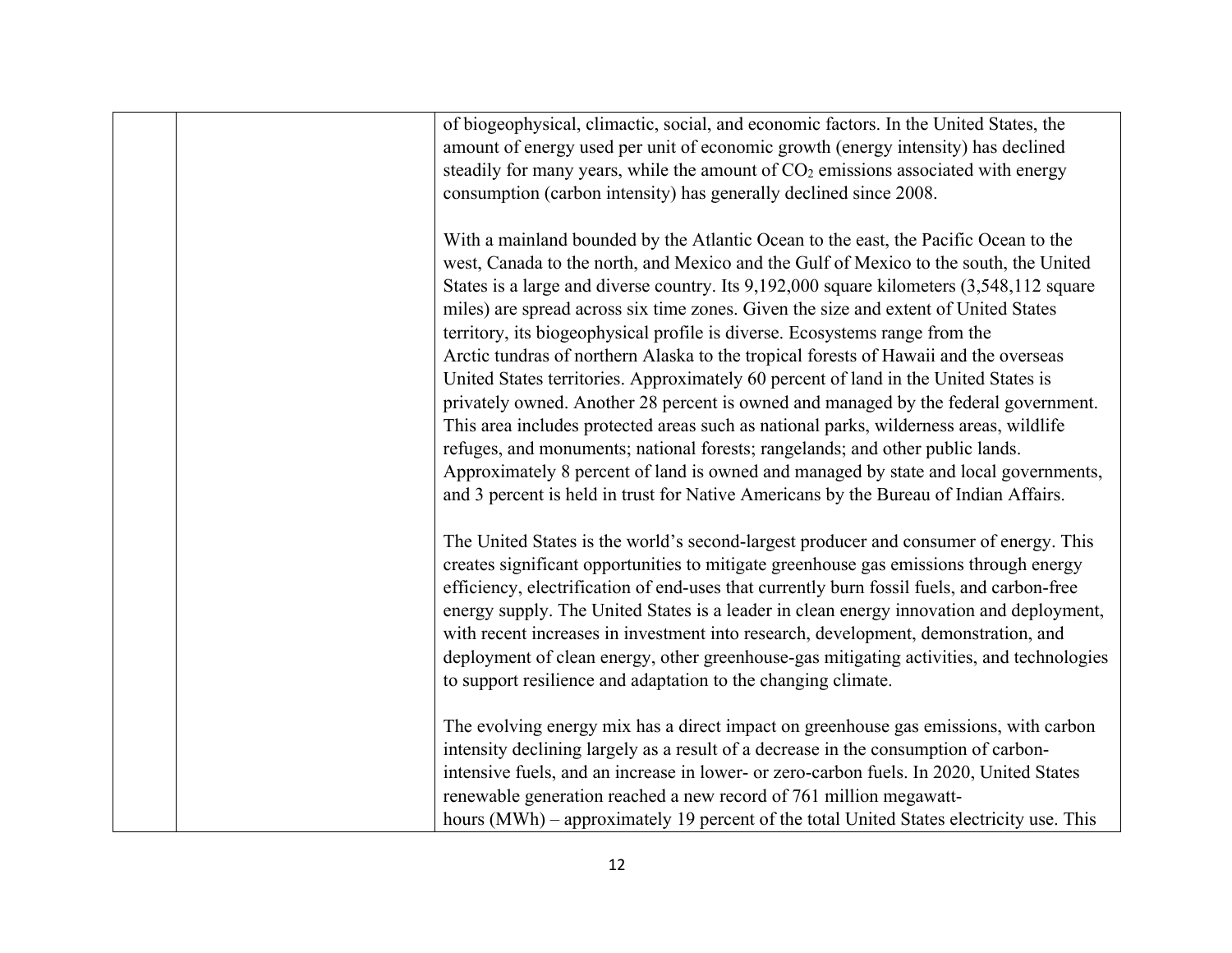|  | was more than double the renewable generation in 2010, with more than 90 percent of<br>the increase in renewables over the past decade coming from wind and solar generation.<br>Total carbon-free generation in 2020 represented approximately 39 percent of total<br>United States electricity generation.                                                                                                                                                                                                                                                                                                                                                                                                                                                                                                                                  |
|--|-----------------------------------------------------------------------------------------------------------------------------------------------------------------------------------------------------------------------------------------------------------------------------------------------------------------------------------------------------------------------------------------------------------------------------------------------------------------------------------------------------------------------------------------------------------------------------------------------------------------------------------------------------------------------------------------------------------------------------------------------------------------------------------------------------------------------------------------------|
|  | From 2005 to 2019, total net greenhouse gas emissions fell at an average annual rate<br>of 0.8 percent. This decline reflects the combined impacts of policy (e.g., efficiency<br>standards for vehicles and appliances and renewable energy incentives) and energy<br>market and technological trends. In 2016, the United States transportation sector<br>overtook the power sector as the leading source of greenhouse gas emissions for the first<br>time since the late 1970s, and represented 29 percent of 2019 gross United States<br>greenhouse gas emissions. Transportation emissions have grown significantly since<br>1990, in large part due to increased demand for travel.                                                                                                                                                    |
|  | The power sector still represented 25 percent of total gross greenhouse gas emissions in<br>2019, though its carbon intensity has fallen rapidly over the past decade. The industrial<br>sector as a whole, excluding emissions from electricity used by industry but generated<br>offsite, represented 23 percent of total gross greenhouse gases in 2019. The carbon<br>intensity of the industrial sector has fallen substantially, declining nearly 7 percent<br>between 2005 and 2019. As a result of energy efficiency improvements and other<br>structural factors - including shifts in industrial output away from energy-intensive<br>manufacturing products to less energy-intensive products (e.g., from steel to computer<br>equipment) – industrial energy consumption was only about 5 percent higher in 2019<br>than in 2005. |
|  | Agriculture remains a critical industry in the United States. United States farmers and<br>ranchers produce food and fiber crops, feed grains, oil seeds, fruits and vegetables, and<br>other agricultural commodities for domestic consumption and export. While the area<br>under harvest today is roughly the same area as was harvested in 1910, United States<br>agriculture now feeds a population three times larger and still exports additional product.<br>Emissions from agriculture come from a number of sources, including soil, fertilizer use,                                                                                                                                                                                                                                                                                |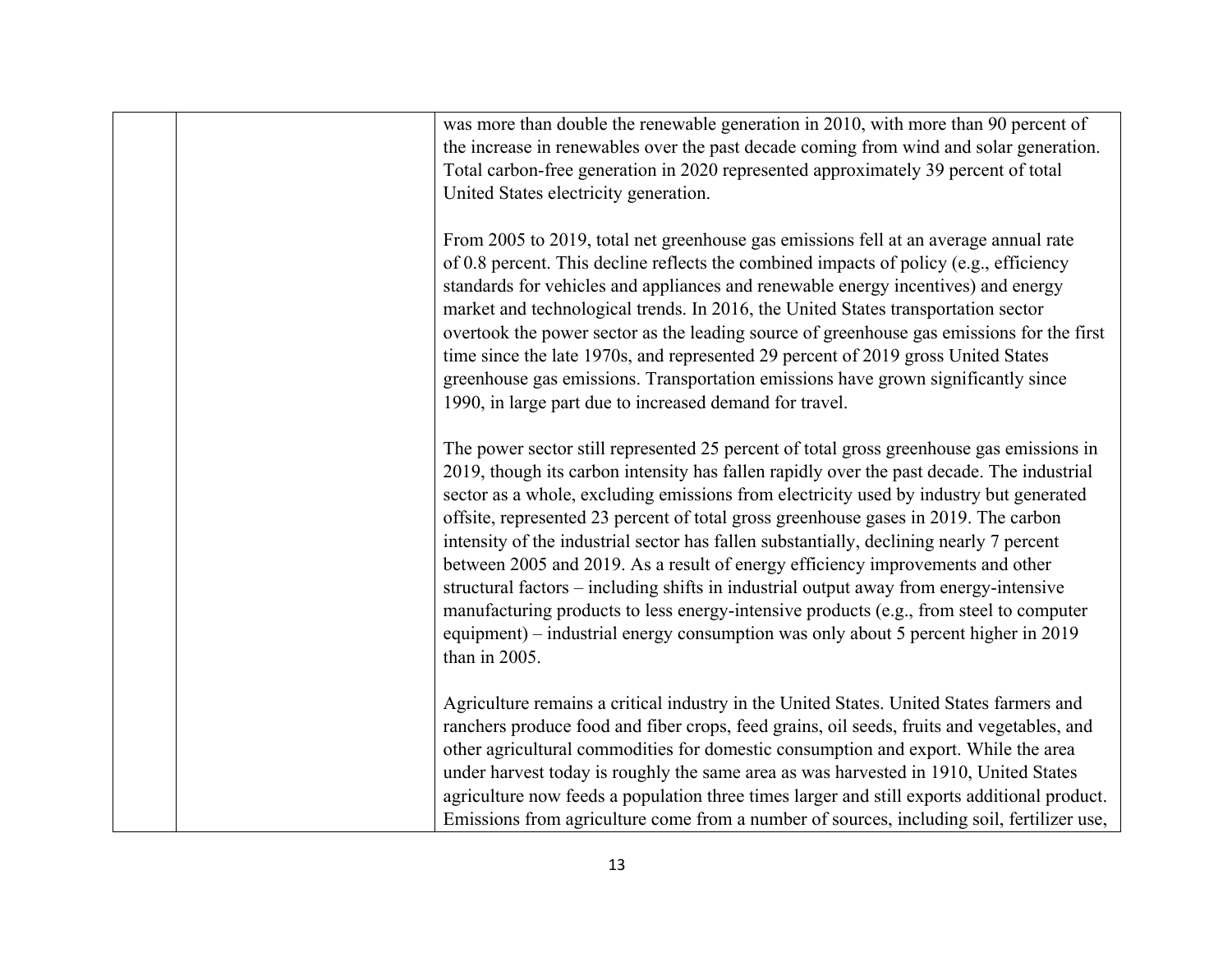|        |                                                                                                              | enteric fermentation, and manure. Agricultural soil management activities, such as<br>fertilizer application and other cropping practices, were the largest source of United<br>States nitrous oxide $(N_2O)$ emissions in 2019, accounting for 75 percent of emissions of<br>this gas. However, soils also have the potential to sequester and store large quantities of<br>carbon, reducing atmospheric $CO2$ concentrations. N <sub>2</sub> O from fertilizer use and methane<br>from farm animals' enteric fermentation and manure are other large sources of<br>emissions.                                                                                                                                                                                                                                                                                                                                                                                                                                                                  |
|--------|--------------------------------------------------------------------------------------------------------------|--------------------------------------------------------------------------------------------------------------------------------------------------------------------------------------------------------------------------------------------------------------------------------------------------------------------------------------------------------------------------------------------------------------------------------------------------------------------------------------------------------------------------------------------------------------------------------------------------------------------------------------------------------------------------------------------------------------------------------------------------------------------------------------------------------------------------------------------------------------------------------------------------------------------------------------------------------------------------------------------------------------------------------------------------|
|        |                                                                                                              | Forests play a key role in the economy, ecology, and culture of the United States, with<br>the approximately 290 million hectares of forest comprising the fourth largest forest area<br>of any country in the world. This area has remained fairly stable since the beginning of<br>the 20th century, even as the population of the country tripled. In recent decades, the area<br>of forest land has even increased slightly. The dynamics vary from region to region. In<br>the East, active farmland is decreasing and returning to a forested state. In 2019, total net<br>sequestration from land use, land use change, and forests was approximately 800 million<br>metric tonnes of CO <sub>2</sub> e, which offset approximately 12 percent of total United States<br>greenhouse gas emissions. Sequestration was primarily the result of carbon uptake by<br>standing United States forests, forest management, increased tree cover in urban areas,<br>storage in harvested wood products, and the management of agricultural soils. |
| a(ii)b | Best practices and experience<br>related to the preparation of the<br>nationally determined<br>contribution; | The United States developed its NDC to be both ambitious and achievable.<br>It promotes the achievement of the Paris Agreement's aims, including pursuing efforts to<br>limit global average temperature increase to 1.5 degrees Celsius, as well as the need to<br>drive toward net zero global emissions no later than 2050.<br>The NDC was developed based on sector-by-sector assessments of emission reduction<br>potential informed by a whole-of-government process via the National Climate Task<br>Force, led by the White House Office of Domestic Climate Policy. Economy-wide<br>projections about future greenhouse gas emissions were conducted using a detailed,<br>bottom-up system dynamics model accounting for capital stock turnover timelines and<br>relative costs of technology and equipment in each greenhouse gas emitting sector of the<br>economy. It also considered and compared against economy-wide modeling from                                                                                                |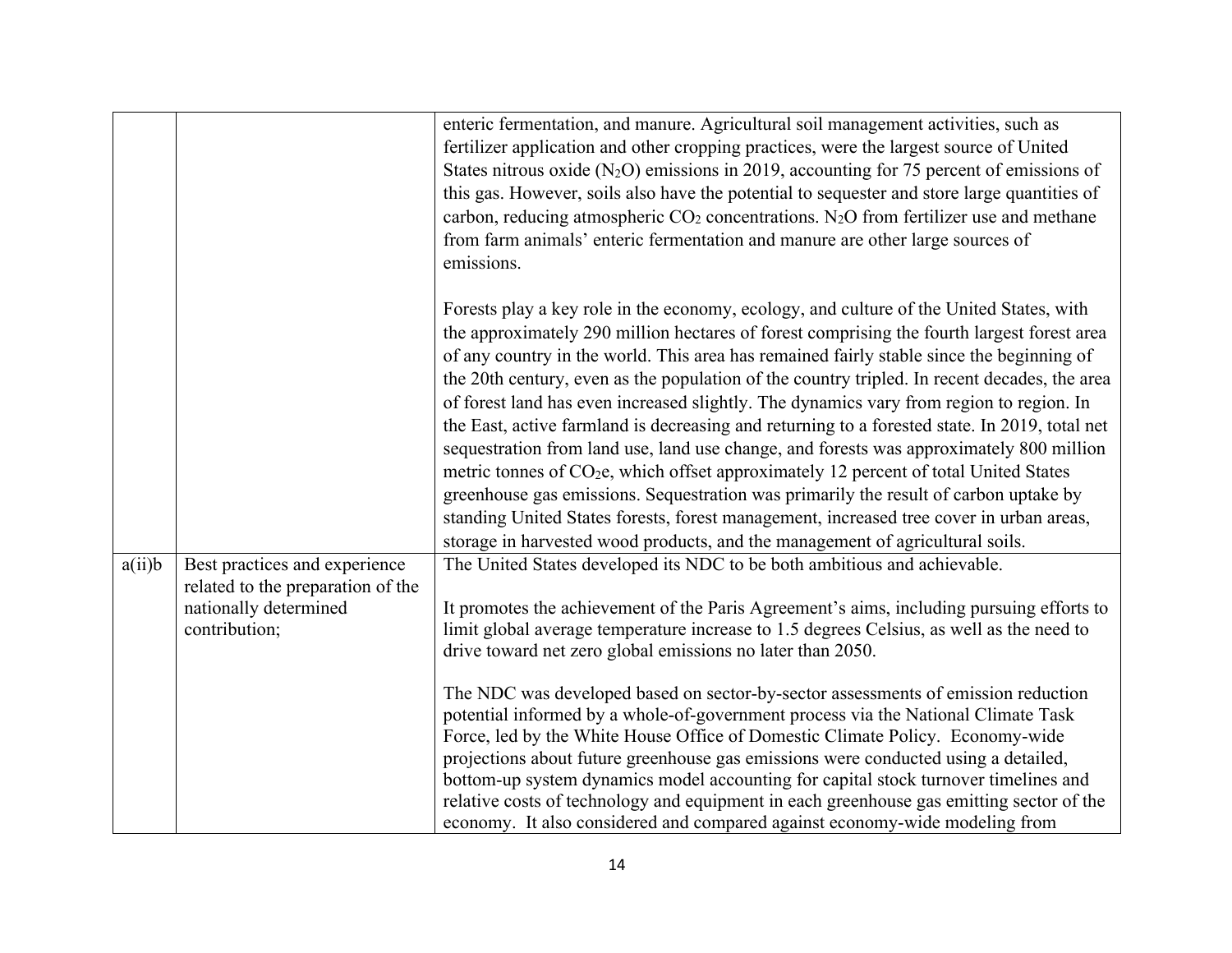|             |                                                                                                                                                                                                                                                                                                                                                                             | external research. The analysis considered the emissions reducing benefits from federal<br>actions, including standards, investments, incentives, taxes, programs, and support for<br>innovation. The assessments also included consideration of contributions from<br>subnational actions, noting that states and local governments contribute substantially<br>under the United States federal system to national efforts to reduce emissions.<br>These analyses show that the United States can deliver on its NDC, including by<br>investing in efficiency, beneficial electrification, clean energy, plugging methane leaks,<br>addressing direct greenhouse gas emissions from industrial processes, climate smart<br>agriculture and forestry, innovation, and other priorities. These actions will also create<br>good jobs, improve public health, and help to advance equity and achieve environmental<br>justice priorities. |
|-------------|-----------------------------------------------------------------------------------------------------------------------------------------------------------------------------------------------------------------------------------------------------------------------------------------------------------------------------------------------------------------------------|-----------------------------------------------------------------------------------------------------------------------------------------------------------------------------------------------------------------------------------------------------------------------------------------------------------------------------------------------------------------------------------------------------------------------------------------------------------------------------------------------------------------------------------------------------------------------------------------------------------------------------------------------------------------------------------------------------------------------------------------------------------------------------------------------------------------------------------------------------------------------------------------------------------------------------------------|
|             |                                                                                                                                                                                                                                                                                                                                                                             | These investments will allow American firms to invest to develop and export innovative<br>greenhouse gas-reducing solutions and put the United States on a path to achieve net-<br>zero emissions, economy-wide, by no later than 2050.                                                                                                                                                                                                                                                                                                                                                                                                                                                                                                                                                                                                                                                                                                 |
| a(ii)c      | Other contextual aspirations<br>and priorities acknowledged<br>when joining the Paris<br>Agreement;                                                                                                                                                                                                                                                                         | n/a                                                                                                                                                                                                                                                                                                                                                                                                                                                                                                                                                                                                                                                                                                                                                                                                                                                                                                                                     |
| $\mathbf b$ | Specific information applicable<br>to Parties, including regional<br>economic integration<br>organizations and their member<br>States, that have reached an<br>agreement to act jointly under<br>Article 4, paragraph 2, of the<br>Paris Agreement, including the<br>Parties that agreed to act jointly<br>and the terms of the agreement,<br>in accordance with Article 4, | n/a                                                                                                                                                                                                                                                                                                                                                                                                                                                                                                                                                                                                                                                                                                                                                                                                                                                                                                                                     |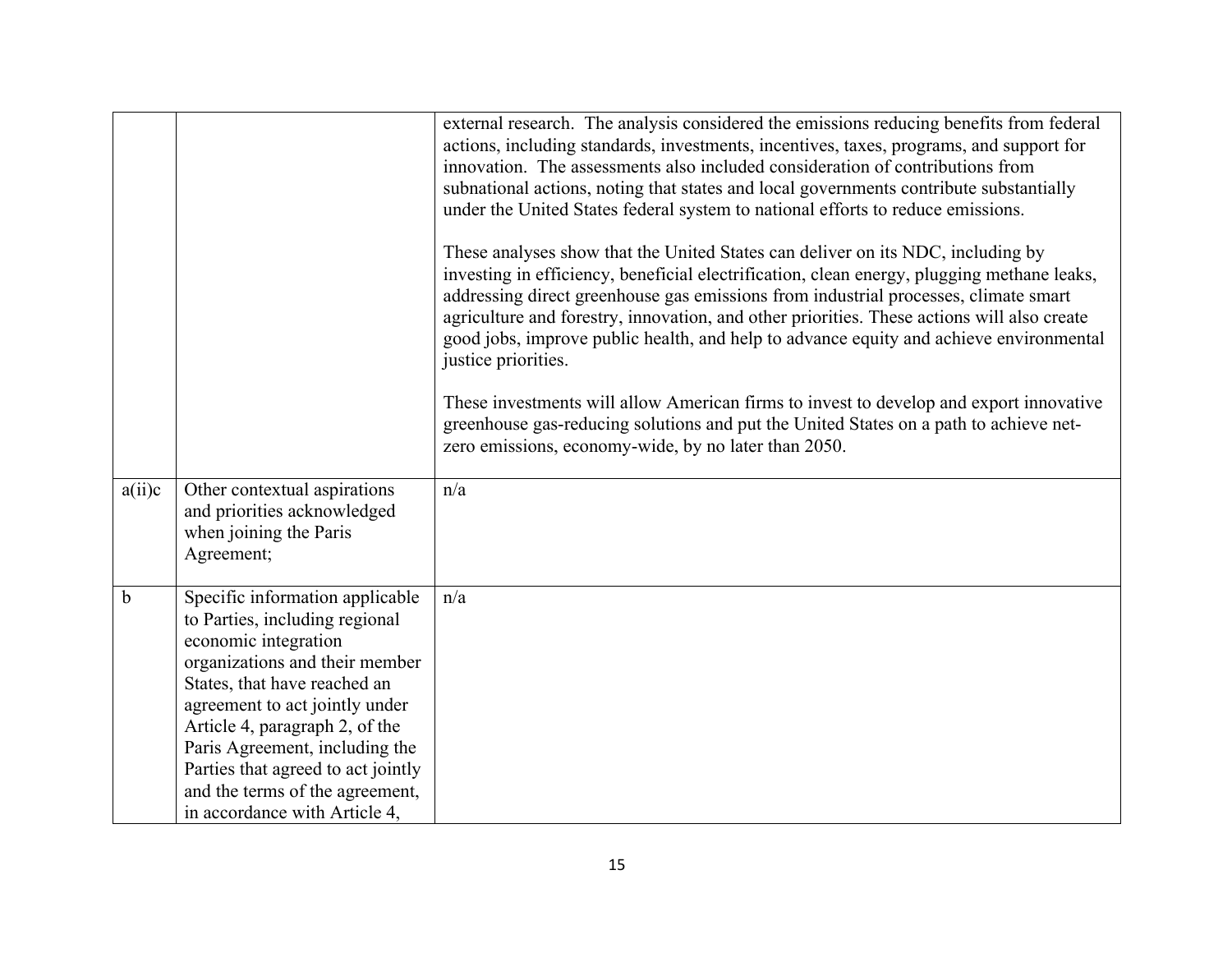|             | paragraphs 16 18, of the Paris<br>Agreement;                                                                                                                                                                                                                                                                                     |     |
|-------------|----------------------------------------------------------------------------------------------------------------------------------------------------------------------------------------------------------------------------------------------------------------------------------------------------------------------------------|-----|
| $\mathbf c$ | How the Party's preparation of<br>its nationally determined<br>contribution has been informed<br>by the outcomes of the global<br>stocktake, in accordance with<br>Article 4, paragraph 9, of the<br>Paris Agreement;                                                                                                            | n/a |
| d           | Each Party with a nationally<br>determined contribution under<br>Article 4 of the Paris<br>Agreement that consists of<br>adaptation action and/or<br>economic diversification plans<br>resulting in mitigation co-<br>benefits consistent with Article<br>4, paragraph 7, of the Paris<br>Agreement to submit<br>information on: | n/a |
| d(i)        | How the economic and social<br>consequences of response<br>measures have been considered<br>in developing the nationally<br>determined contribution;                                                                                                                                                                             | n/a |
| d(ii)       | Specific projects, measures and<br>activities to be implemented to<br>contribute to mitigation co-<br>benefits, including information                                                                                                                                                                                            | n/a |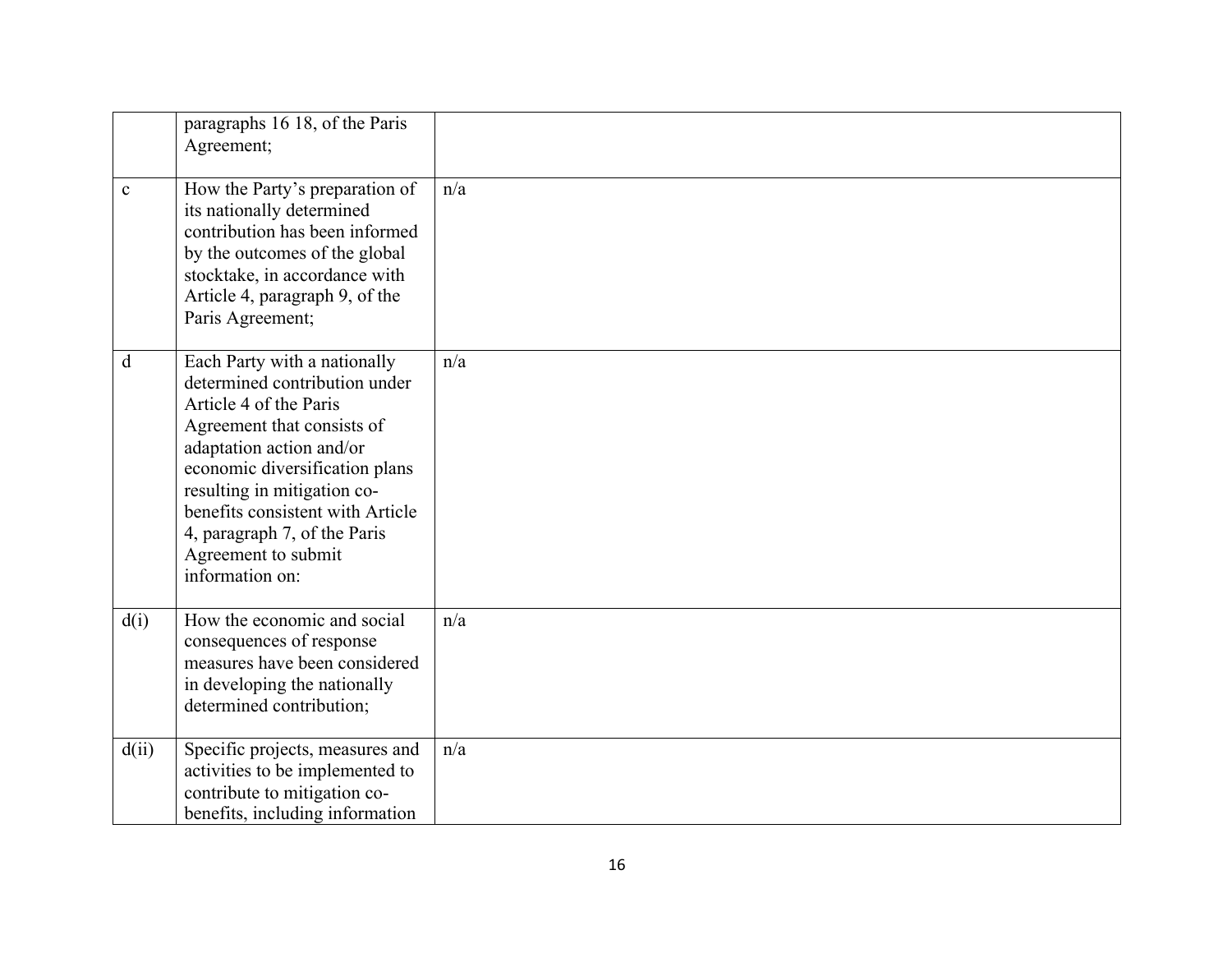|   | on adaptation plans that also<br>yield mitigation co-benefits,<br>which may cover, but are not<br>limited to, key sectors, such as<br>energy, resources, water<br>resources, coastal resources,<br>human settlements and urban<br>planning, agriculture and<br>forestry; and economic<br>diversification actions, which<br>may cover, but are not limited<br>to, sectors such as<br>manufacturing and industry,<br>energy and mining, transport<br>and communication,<br>construction, tourism, real<br>estate, agriculture and fisheries. |                                                                                                                                                                                                                                                                                                                                                                                                                                                                                                                                                                                                                                                                                                                                                                                                                                                                                                                                                                                         |
|---|--------------------------------------------------------------------------------------------------------------------------------------------------------------------------------------------------------------------------------------------------------------------------------------------------------------------------------------------------------------------------------------------------------------------------------------------------------------------------------------------------------------------------------------------|-----------------------------------------------------------------------------------------------------------------------------------------------------------------------------------------------------------------------------------------------------------------------------------------------------------------------------------------------------------------------------------------------------------------------------------------------------------------------------------------------------------------------------------------------------------------------------------------------------------------------------------------------------------------------------------------------------------------------------------------------------------------------------------------------------------------------------------------------------------------------------------------------------------------------------------------------------------------------------------------|
|   | greenhouse gas emissions and, as appropriate, removals:                                                                                                                                                                                                                                                                                                                                                                                                                                                                                    | 5. Assumptions and methodological approaches, including those for estimating and accounting for anthropogenic                                                                                                                                                                                                                                                                                                                                                                                                                                                                                                                                                                                                                                                                                                                                                                                                                                                                           |
| a | Assumptions and<br>methodological approaches<br>used for accounting for<br>anthropogenic greenhouse gas<br>emissions and removals<br>corresponding to the Party's<br>nationally determined<br>contribution, consistent with<br>decision 1/CP.21, paragraph 31,<br>and accounting guidance<br>adopted by the CMA;                                                                                                                                                                                                                           | The United States intends to apply a net-net accounting approach in accounting for the<br>NDC. Net emissions in the target year will be compared against net emissions in the base<br>year to calculate the percentage emissions reductions achieved. Consistent with Articles<br>4 and 6 of the Paris Agreement and any applicable guidance, in tracking progress<br>towards and accounting for the NDC, the United States intends to make corresponding<br>adjustments for any internationally transferred mitigation outcomes that the United States<br>Government authorizes for use towards NDCs, and for mitigation outcomes that the<br>United States authorizes for other international mitigation purposes.<br>The estimates of emissions and removals used in accounting for the NDC are those<br>reported in the Inventory, which follows IPCC good practice guidance and the guidance<br>included in Section II of the Annex to 18/CMA1. The definitions, data sources, and |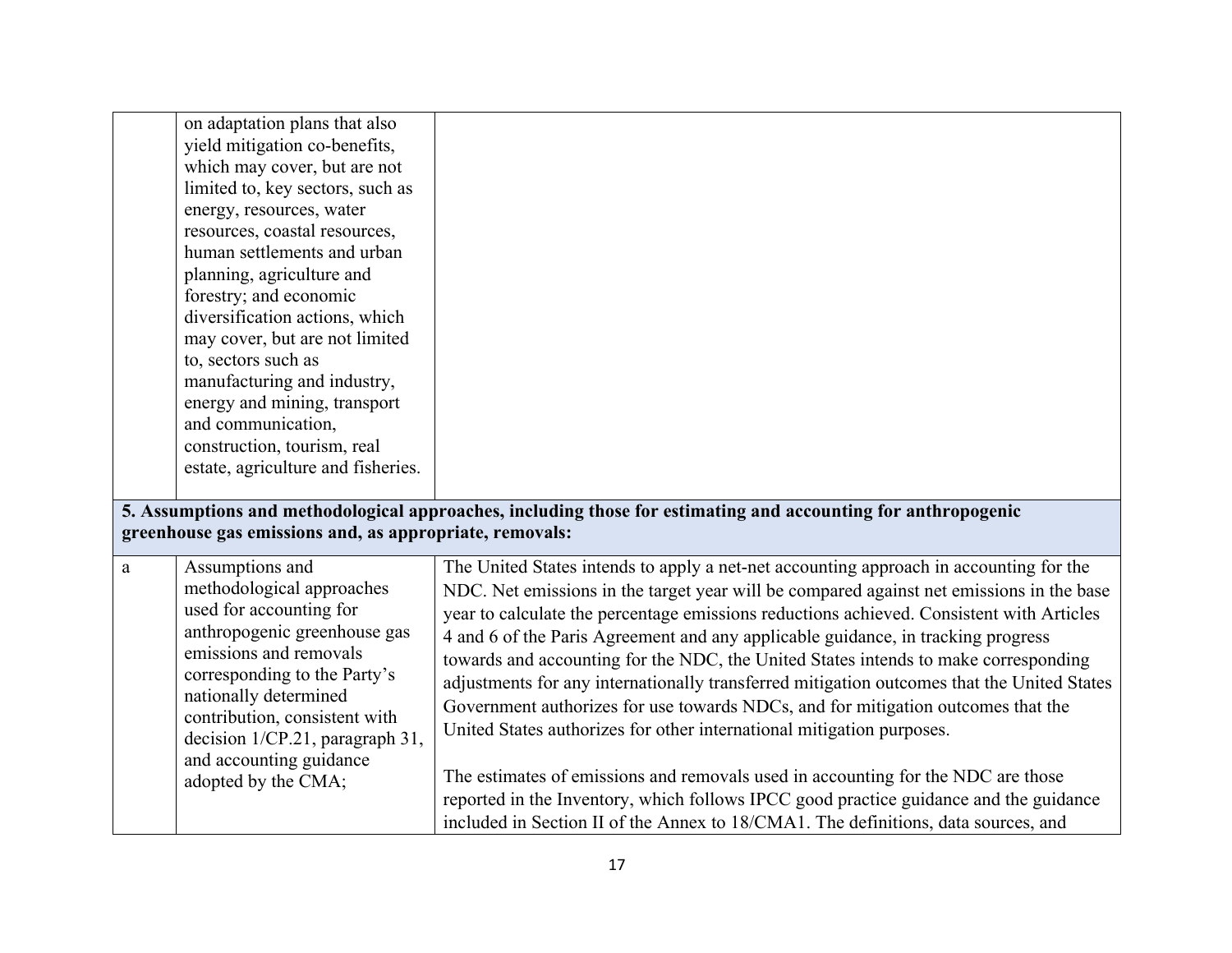|             |                                                                                                                                                                                                                            | models used to estimate net emissions are those described in the Inventory. The most<br>recent submission can be found here: https://www.epa.gov/ghgemissions/inventory-us-<br>greenhouse-gas-emissions-and-sinks<br>In accounting for the NDC on a net-net basis using the estimates of economy-wide<br>emissions and removals reported in the Inventory, and consistent with the inventory<br>guidance contained in the Annex to decision 18/CMA1, the United States' accounting<br>approach strives for transparency, accuracy, completeness, and consistency, and<br>promotes environmental integrity.<br>The accounting approach described above is consistent with Article 4.13 of the Paris<br>Agreement, decision 4/CMA.1, paragraphs 13-17, and Annex II to that decision. The<br>estimates of emissions and removals used in accounting for the NDC are those reported<br>in the Inventory, which follows IPCC guidance and guidelines, and the guidelines<br>included in Section II of the Annex to decision 18/CMA1. |
|-------------|----------------------------------------------------------------------------------------------------------------------------------------------------------------------------------------------------------------------------|----------------------------------------------------------------------------------------------------------------------------------------------------------------------------------------------------------------------------------------------------------------------------------------------------------------------------------------------------------------------------------------------------------------------------------------------------------------------------------------------------------------------------------------------------------------------------------------------------------------------------------------------------------------------------------------------------------------------------------------------------------------------------------------------------------------------------------------------------------------------------------------------------------------------------------------------------------------------------------------------------------------------------------|
| $\mathbf b$ | Assumptions and<br>methodological approaches<br>used for accounting for the<br>implementation of policies and<br>measures or strategies in the<br>nationally determined<br>contribution;                                   | n/a                                                                                                                                                                                                                                                                                                                                                                                                                                                                                                                                                                                                                                                                                                                                                                                                                                                                                                                                                                                                                              |
| $\mathbf c$ | If applicable, information on<br>how the Party will take into<br>account existing methods and<br>guidance under the Convention<br>to account for anthropogenic<br>emissions and removals, in<br>accordance with Article 4, | Please see the information below on the approach to natural disturbances $(e)(i)$ and<br>harvested wood products (e)(ii), both of which take into account existing methods and<br>guidance under the Convention.                                                                                                                                                                                                                                                                                                                                                                                                                                                                                                                                                                                                                                                                                                                                                                                                                 |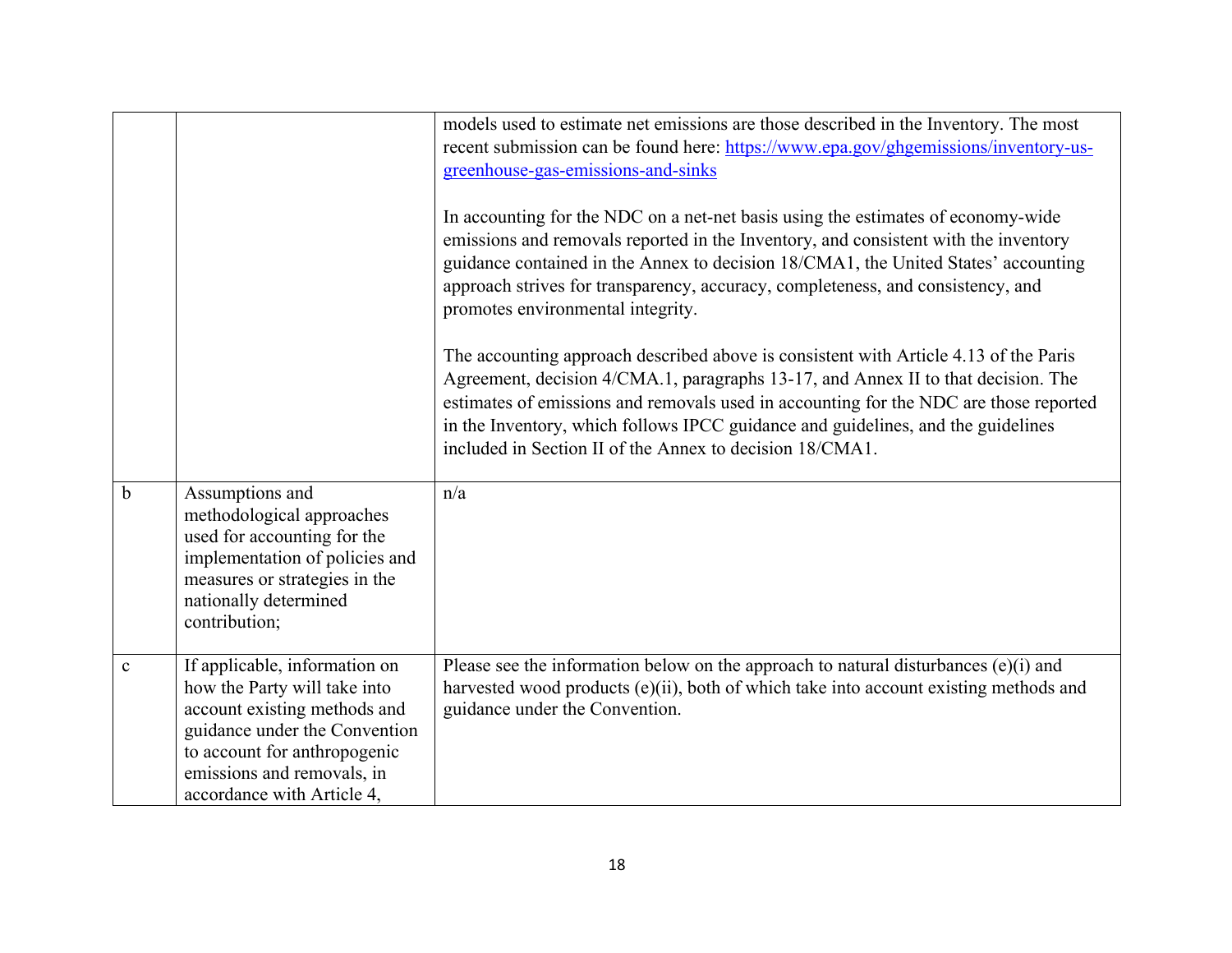|      | paragraph 14, of the Paris<br>Agreement, as appropriate;                                                                                                                   |                                                                                                                                                                                                                                                                                                                                                                                                                                         |
|------|----------------------------------------------------------------------------------------------------------------------------------------------------------------------------|-----------------------------------------------------------------------------------------------------------------------------------------------------------------------------------------------------------------------------------------------------------------------------------------------------------------------------------------------------------------------------------------------------------------------------------------|
| d    | IPCC methodologies and<br>metrics used for estimating<br>anthropogenic greenhouse gas<br>emissions and removals;                                                           | In accounting for the NDC, the United States intends to use the IPCC 2006 guidelines (or<br>any updated IPCC guidelines that may be agreed upon by the CMA in the future), and<br>100 year global warming potential from AR5, for estimating anthropogenic emissions<br>and removals.                                                                                                                                                   |
| e    | Sector-, category- or activity-<br>specific assumptions,<br>methodologies and approaches<br>consistent with IPCC guidance,<br>as appropriate, including, as<br>applicable: | n/a                                                                                                                                                                                                                                                                                                                                                                                                                                     |
| e(i) | Approach to addressing<br>emissions and subsequent<br>removals from natural<br>disturbances on managed lands;                                                              | The United States may address emissions and subsequent removals from natural<br>disturbances on managed lands in accounting for its NDC. Should such an approach be<br>used, the same methodology will be applied for both the base year (2005) and target year<br>(2030).<br>The emissions and subsequent removals from such natural disturbances would be                                                                             |
|      |                                                                                                                                                                            | included in the national totals of the Inventory.<br>Any approach used to address emissions and removals from natural disturbances will be<br>consistent with the guidance included in the IPCC 2006 guidelines and any subsequent<br>version or refinement, as applicable, and will draw on best practices generated by Parties<br>that have addressed natural disturbances under the UNFCCC and the Kyoto Protocol.<br>These include: |
|      |                                                                                                                                                                            | Reporting the $CO2$ and non- $CO2$ effects of natural disturbances where natural<br>disturbances occur on lands that are subject to land-use change following the<br>disturbance.<br>• Reporting emissions from salvage logging.                                                                                                                                                                                                        |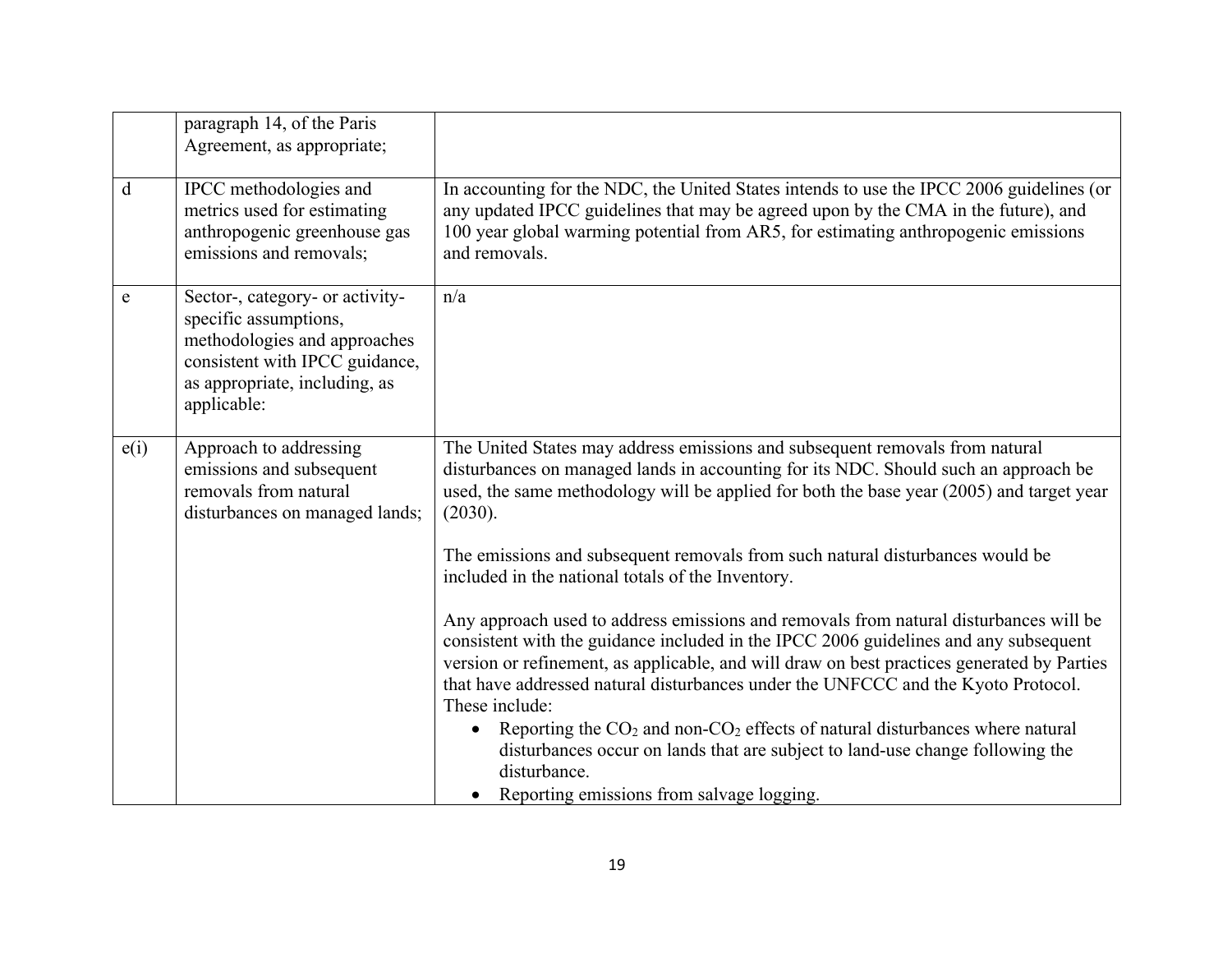|             |                                                                                                                                                                                                                                                                                                                           | Reflecting the same methodological approach to addressing natural disturbances<br>$\bullet$<br>in estimations for the base year and the target year.                                                                                                                                               |
|-------------|---------------------------------------------------------------------------------------------------------------------------------------------------------------------------------------------------------------------------------------------------------------------------------------------------------------------------|----------------------------------------------------------------------------------------------------------------------------------------------------------------------------------------------------------------------------------------------------------------------------------------------------|
| e(i)        | Approach used to account for<br>emissions and removals from<br>harvested wood products;                                                                                                                                                                                                                                   | The United States intends to use a production approach consistent with the IPCC 2006<br>Guidelines to estimate emissions and removals from Harvested Wood Products,<br>consistent with paragraph 56 of the Annex to decision 18/CMA.1. The methodology is<br>described in detail in the Inventory. |
| e(iii)      | Approach used to address the<br>effects of age-class structure in<br>forests;                                                                                                                                                                                                                                             | n/a                                                                                                                                                                                                                                                                                                |
| $\mathbf f$ | Other assumptions and<br>methodological approaches<br>used for understanding the<br>nationally determined<br>contribution and, if applicable,<br>estimating corresponding<br>emissions and removals,<br>including:                                                                                                        | n/a                                                                                                                                                                                                                                                                                                |
| f(i)        | How the reference indicators,<br>baseline(s) and/or reference<br>$level(s)$ , including, where<br>applicable, sector-, category- or<br>activity-specific reference<br>levels, are constructed,<br>including, for example, key<br>parameters, assumptions,<br>definitions, methodologies, data<br>sources and models used; | The reference indicator for the NDC is net greenhouse gas emissions in 2005, as<br>published in the Inventory on an annual basis.<br>The definitions, data sources, and models used to estimate net emissions are those<br>described in the Inventory.                                             |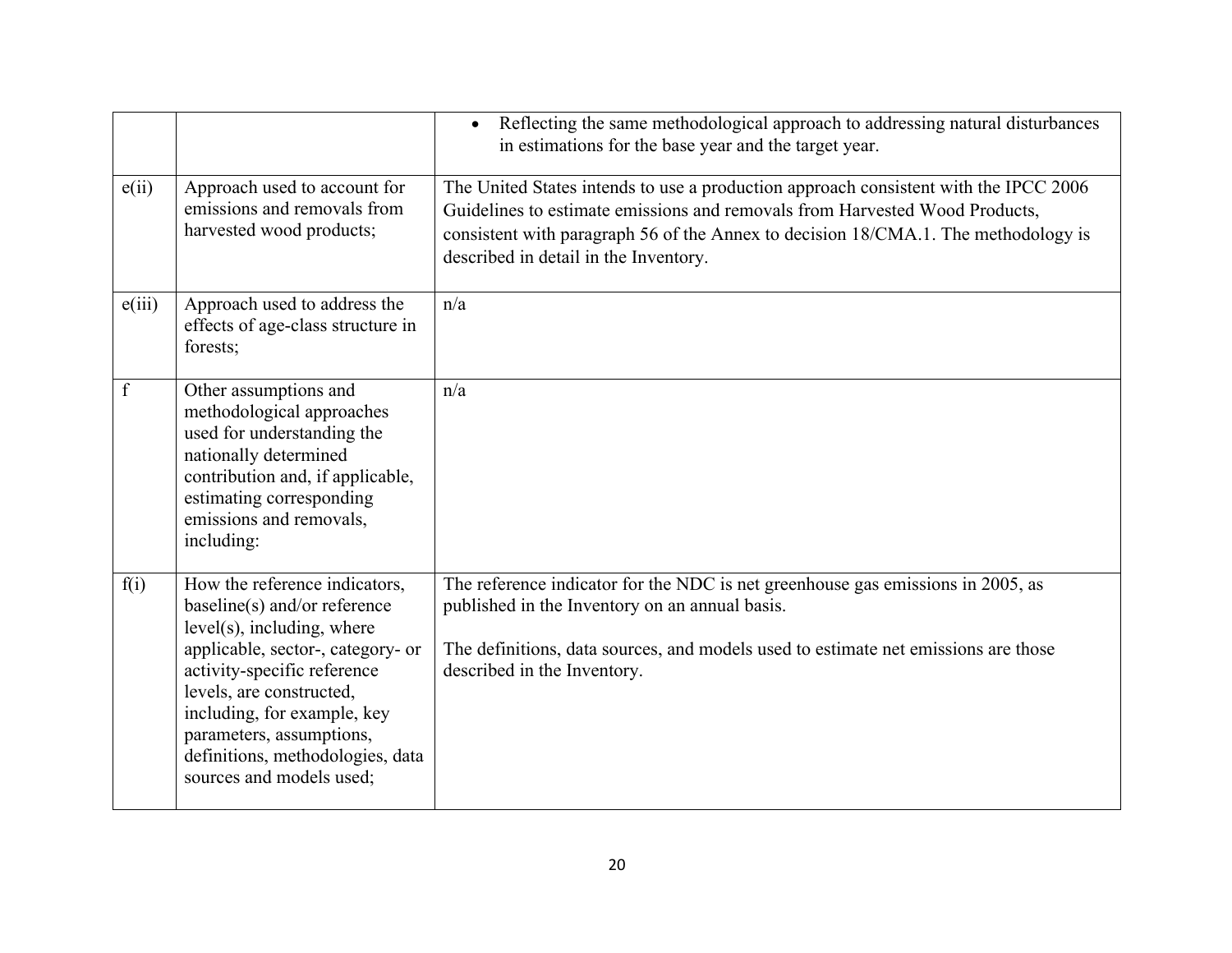| f(ii)  | For Parties with nationally<br>determined contributions that<br>contain non greenhouse-gas<br>components, information on<br>assumptions and<br>methodological approaches<br>used in relation to those<br>components, as applicable; | n/a                                                                                                                                                                                                                                                                                                                                                                                                                                                                                                                                                                                                   |
|--------|-------------------------------------------------------------------------------------------------------------------------------------------------------------------------------------------------------------------------------------|-------------------------------------------------------------------------------------------------------------------------------------------------------------------------------------------------------------------------------------------------------------------------------------------------------------------------------------------------------------------------------------------------------------------------------------------------------------------------------------------------------------------------------------------------------------------------------------------------------|
| f(iii) | For climate forcers included in<br>nationally determined<br>contributions not covered by<br>IPCC guidelines, information<br>on how the climate forcers are<br>estimated;                                                            | n/a                                                                                                                                                                                                                                                                                                                                                                                                                                                                                                                                                                                                   |
| f(iv)  | Further technical information,<br>as necessary;                                                                                                                                                                                     | n/a                                                                                                                                                                                                                                                                                                                                                                                                                                                                                                                                                                                                   |
| g      | The intention to use voluntary<br>cooperation under Article 6 of<br>the Paris Agreement, if<br>applicable.                                                                                                                          | At this time, the United States does not intend to use voluntary cooperation using<br>cooperative approaches referred to in Article 6.2 or the mechanism referred to in Article<br>6.4 in order to achieve its target. Should the United States decide to use such voluntary<br>cooperation towards achievement of its target or to authorize the use of internationally<br>transferred mitigation outcomes towards the NDCs of other Parties, it would report on<br>such use or authorization through its biennial transparency reports and consistent with<br>any guidance adopted under Article 6. |
|        | 6. How the Party considers that its nationally determined contribution is fair and ambitious in the light of its national<br>circumstances:                                                                                         |                                                                                                                                                                                                                                                                                                                                                                                                                                                                                                                                                                                                       |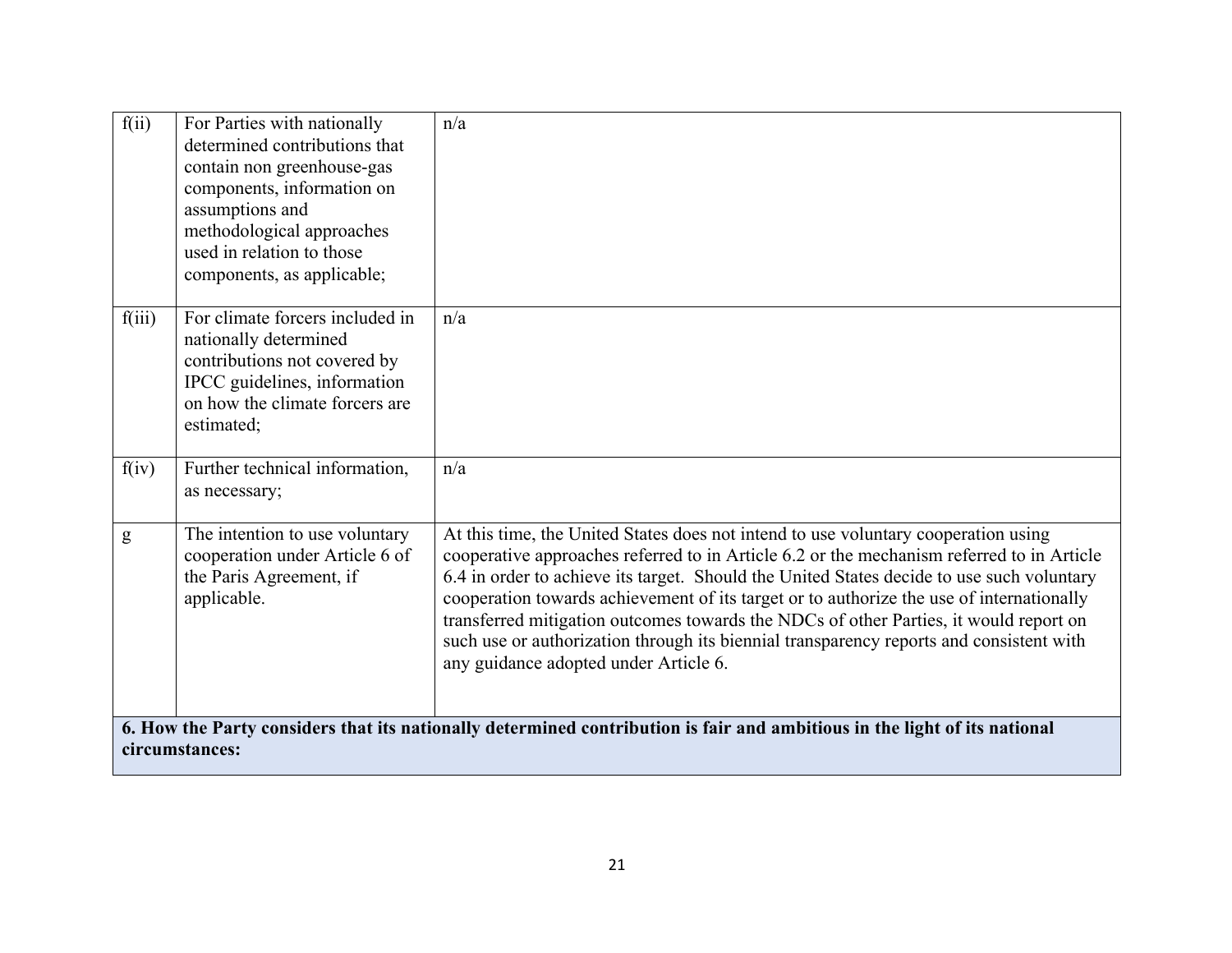| $\mathbf{a}$                                                                                                                                       | How the Party considers that its<br>nationally determined<br>contribution is fair and<br>ambitious in the light of its<br>national circumstances; | The United States' NDC exceeds a straight-line path to achieve net-zero emissions,<br>economy-wide, by no later than 2050. It also promotes the goal of keeping within reach<br>a 1.5 degree Celsius limit on global average temperature increase.                                                                                                                                                                                                                                                                                                                                                                                                            |  |  |
|----------------------------------------------------------------------------------------------------------------------------------------------------|---------------------------------------------------------------------------------------------------------------------------------------------------|---------------------------------------------------------------------------------------------------------------------------------------------------------------------------------------------------------------------------------------------------------------------------------------------------------------------------------------------------------------------------------------------------------------------------------------------------------------------------------------------------------------------------------------------------------------------------------------------------------------------------------------------------------------|--|--|
| $\mathbf b$                                                                                                                                        | Fairness considerations,<br>including reflecting on equity;                                                                                       | See $6(a)$                                                                                                                                                                                                                                                                                                                                                                                                                                                                                                                                                                                                                                                    |  |  |
| $\mathbf c$                                                                                                                                        | How the Party has addressed<br>Article 4, paragraph 3, of the<br>Paris Agreement;                                                                 | While Article 4.3 does not necessarily apply to this NDC, the United States nevertheless<br>notes that this NDC substantially increases ambition compared to the NDC previously<br>submitted in relation to 2025.                                                                                                                                                                                                                                                                                                                                                                                                                                             |  |  |
| $\mathbf d$                                                                                                                                        | How the Party has addressed<br>Article 4, paragraph 4, of the<br>Paris Agreement;                                                                 | The NDC is an absolute economy-wide emissions reduction target.                                                                                                                                                                                                                                                                                                                                                                                                                                                                                                                                                                                               |  |  |
| e                                                                                                                                                  | How the Party has addressed<br>Article 4, paragraph 6, of the<br>Paris Agreement.                                                                 | n/a                                                                                                                                                                                                                                                                                                                                                                                                                                                                                                                                                                                                                                                           |  |  |
| 7. How the nationally determined contribution contributes towards achieving the objective of the Convention as set out in its<br><b>Article 2:</b> |                                                                                                                                                   |                                                                                                                                                                                                                                                                                                                                                                                                                                                                                                                                                                                                                                                               |  |  |
| a                                                                                                                                                  | How the nationally determined<br>contribution contributes<br>towards achieving the objective<br>of the Convention as set out in<br>its Article 2; | As noted above, this NDC exceeds the pace required for a straight-line path to achieve<br>net-zero emissions, economy-wide, by no later than 2050.<br>This NDC would therefore contribute substantially towards achieving the ultimate<br>objective of the UNFCCC of stabilizing greenhouse gas concentrations in the atmosphere<br>at a level that would prevent dangerous anthropogenic interference with the climate<br>system, and within a time frame sufficient to allow ecosystems to adapt naturally to<br>climate change, to ensure that food production is not threatened and to enable economic<br>development to proceed in a sustainable manner. |  |  |